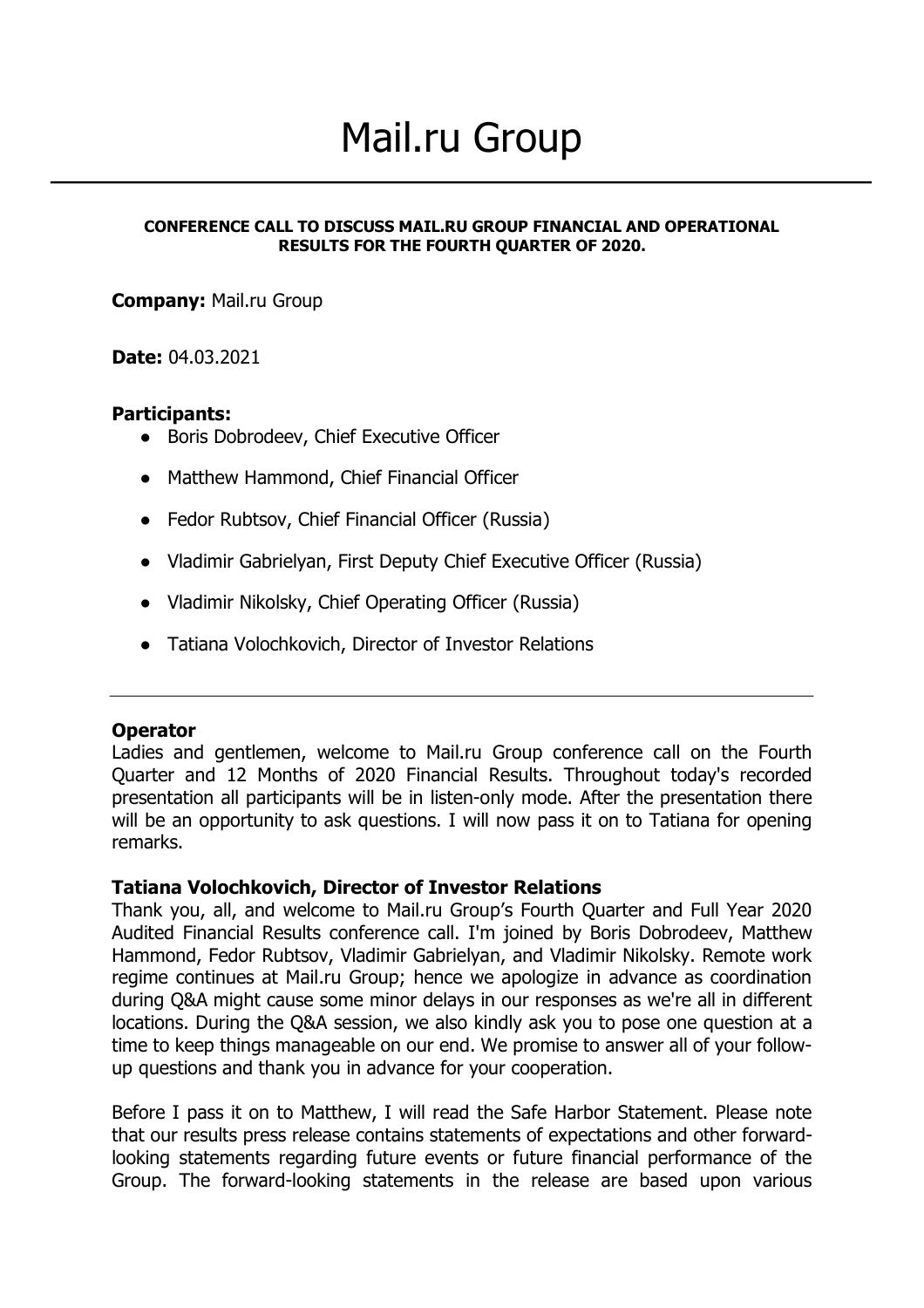assumptions that are inherently subject to significant uncertainties and contingencies, which are difficult or impossible to predict and may be beyond the Group's control. Many factors could cause actual results to differ materially from those discussed in the forward-looking statements, including those referenced under Risk Factors in the Group's public filings. We would like to direct you to read the forward-looking disclaimer at the back of our release, particularly with respect to possible differences between management and IFRS account.

Matthew, please go ahead.

## **Matthew Hammond, Chief Financial Officer**

Thank you very much. Good afternoon and thank you for joining us. I'm going to make a number of comments about the business and the outlook and then we'll give as much time as we can to Q&A.

2020 has provided all of us with a number of challenges. However, we're very proud to report that this will not stop us from scaling our business both in terms of revenues and products, while also strengthening our ecosystem. In 2020, our Group has grown more than 21% with revenues exceeding RUB 107 billion. This is above the last guidance of up to RUB 103 billion and even exceeds the 18% to 20% revenue growth target of RUB 103 billion to RUB 105 billion that we set for 2020 ahead of the pandemic. The diversification of our business and the commitment to our strategy were the main drivers of this result. We finished the year amongst the top-5 players in EMEA in terms of mobile monetization and amongst the top-20 mobile games publishers across Europe. We maintained our leadership in the competitive social networking space and the gaming leadership across the very promising online education segment. Additionally, we've made strong progress in our ecosystem development strategy announced last February, with amongst others, the rollout of VK Connect unified ID and VK Combo loyalty program, enhancements of capabilities of our virtual voice assistant and VK Pay virtual wallet. The completion of multiple major cross integrations, including between Youla, Marusia, Delivery Club and Citymobil with VK directly and via the rapidly scaling Mini Apps platform.

#### I'll now provide you with a few key highlights.

**First of all, on advertising.** Despite the adverse advertising market backdrop, our ad revenue continued to grow throughout 2020; up 10.2% in the fourth quarter, including nearly 40% growth for SMP advertisers and above 30% growth for business formats. Our advertising business delivered 5.3% growth for the full year 2020, while the Russian as well as global online ad spend stayed largely flat. We've outperformed the broader digital ad market consistently for the prior 5 years, and the currently available data points suggested 2020 was not an exception.

Entertainment, FMCG, health and medicine as well as media have been amongst the best performing verticals, while real estate, beauty and travel were amongst the relative laggards, albeit with some quarter-on-quarter improvement across the vast majority of verticals and ad pricing improving with eCPM growth accelerating to double digits year-over-year in the fourth quarter. Consumer and advertising innovation remains our top priority, with continued focus on further improvements,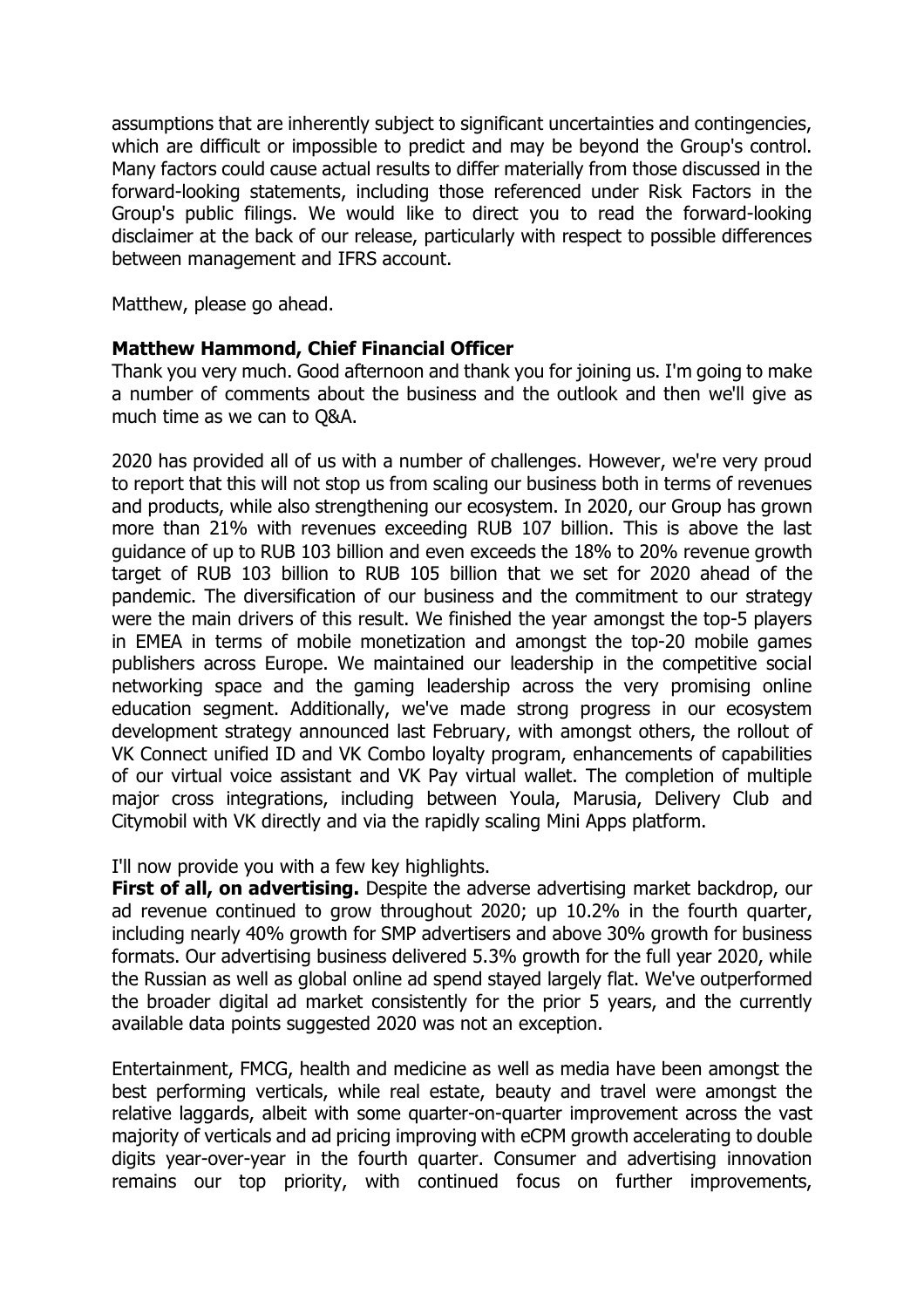measurements and performance formats and penetrations into SMEs, which will help us drive further outperformance by advertising revenue growth versus the broader market in 2021.

**Second on VK.** VK remains the key pillar behind our strong advertising performance, with VK revenues growing 17.2% year-over-year in the fourth quarter. Despite the pandemic and its largely advertising driven business model, VK grew revenues by nearly 15% in full year 2020 to over RUB 25 billion. VK's monthly user growth significantly exceeded that of the overall Russian internet market in 2020, with monthly active users of 73.4 million, up 4.5% year-over-year. On average, users visit VK 15 days a month, with mobile time spent at around of nearly 37 minutes per day as of December and 60 minutes in the 12-24 age group. And we anticipate this to grow further as our new product scenarios like Mini Apps, short video and social commerce gain further traction. VK saw rapid growth in the number of Mini Apps and their audience. VK Taxi showed the platform's potential with over 2 million people having used the service in 2020. VK Food app updated in July already accounts for over 10% of new customers of Delivery Club.

Mini Apps audience is expected to further expand as Mini Apps get cross integration within the Group, with OK integration being the first major step in that direction. We note that there is barely any monetization of Mini Apps outside some news feed-based promotion.

Clips launched in July already have daily users in excess of 16 million, means its audience is already larger than that of TikTok. The number of views per day reached a new peak of 230 million in December and much of the engagement is incremental to the platform so far with the initial monetization experiments ongoing. Overall, we remain committed to not only maintaining VK's leadership among social networks, but also to continue to transform VK into the main Super App in Russia and the center of our ecosystem. Despite the pandemic and the challenges that that raised, VK remains on track to double revenues by the end of 2022 versus 2018 levels.

**On games.** We are enthusiastic about the prospects of MY.GAMES, as we believe the games industry is poised to continue to increase its share of media consumption globally, with a growing player base which is becoming increasingly mobile first and increasingly free-to-play focused, with 76% of our games revenue coming from mobile and 98% from free-to-play games in the fourth quarter. And MY.GAMES full year growth exceeding 30% including 27% growth in Q4. We continue to focus on development of our own IP to expand our audience and this includes entering new regions, with 77% of revenues coming from outside of Russia/CIS in the fourth quarter.

The working from home protocols, which have been in place in our company now for a year have no adverse impact on launches with 5 in-house mobile and 2 console releases in 2020. MY.GAMES continues to broaden its TAM through further diversification in terms of genres, including most recently within the hyper-casual games and including through M&A with 2 studio consolidations and 12 new minority investments made by the games fund in 2020. We would however note that the newly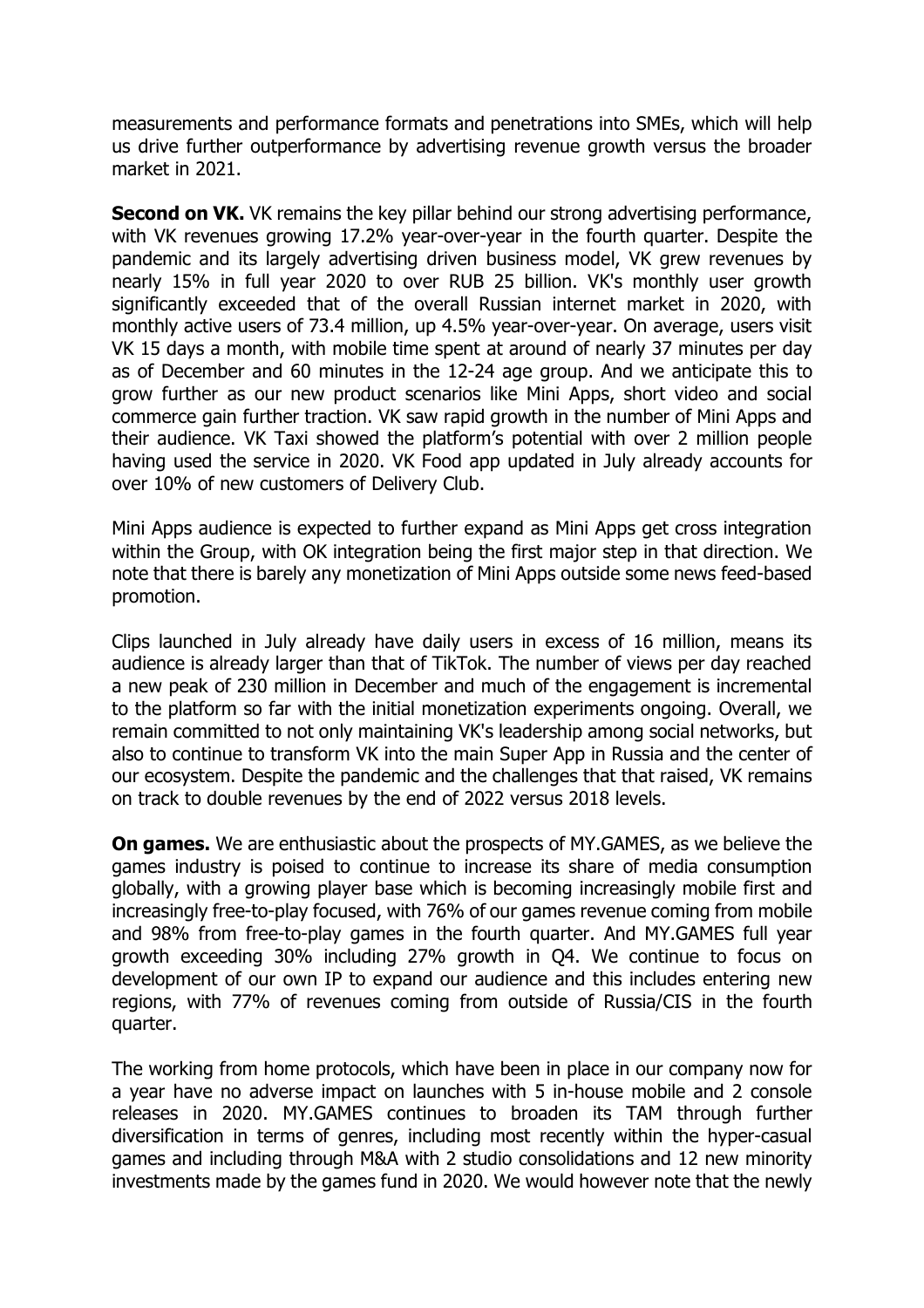acquired and consolidated studios contributed only 9% of MY.GAMES revenues in 2020 with our growth being largely organic. War Robots remains our largest franchise game with nearly RUB 1 billion in monthly revenue in December. Love Sick and Grand Hotel Mania offer the potential to become our new franchise games, supporting Warface, War Robots and Hustle Castle. Looking ahead, we target further market share gains through the ongoing scale in the existing and the development of new franchise titles, along with the development of MY.GAMES Store, Cloud and M&A. In terms of recent launches, Skyforge was the second title to be rolled out on the Nintendo Switch platform in February of this year. Rollout plans for 2021 is expected to be somewhat less active than in 2020, but in line with the typical base case annual strategy of launching around 4 mobile titles as well as one or two across other platforms.

**New initiatives, online education.** Online education represented by the consolidated Skillbox and GeekBrains businesses remains the largest contributor to the New initiatives segment, with revenue growth of 56% quarter-on-quarter and up to 3.1x year-over-year in the fourth quarter. For 2020, EdTech generated RUB 6.1 billion in revenues exceeding the set target of RUB 5 billion while also being profitable. Skillbox and GeekBrains launched over 200 new courses and programs during the quarter and they are in the process of being integrated into a unified business focused on professional education, albeit with two distinct brands remain in place, given the different educational format offerings. Despite the expected post-COVID normalization, we anticipate further strong growth in excess of 30% from the consolidated EdTech assets in 2021. Additionally, despite this growth and the investment, we expect the segment to remain profitable.

**Youla.** Q4 revenues of Youla exceeded RUB 1 billion for the first time with year-overyear growth of 43%. Revenues reached RUB 3 billion for the full year 2020, finishing at the top of the guidance range with an EBITDA loss of RUB 2.2 billion, which marked a sizable decline as a proportion of revenues versus the 2019 levels. Deeper integration with VK continues with the monthly launch of VK classifieds which resulted in more than 20% growth in monthly users to a new high of 33 million. Youla is expected to continue to gain market share, with target revenue of RUB 3.6 billion to RUB 3.9 billion for the full year 2021. At the same time, we will continue to focus on improvement of its profitability with a lower proportional loss in 2021 and an anticipated breakeven in 2022.

**On the new initiatives.** Our B2B technology business exceeded 1 billion in quarterly revenues for the first time in Q4 with growth exceeding 200% year-over-year. Our cloud business approached 1 billion annual revenue for multiple times year-over-year. The number of people using both our recommendation platforms reached 62 million per month, up 47% year-over-year with related revenues exceeding RUB 200 million in the fourth quarter.

**On margins.** Investing in new businesses and use cases is vital for the sustainability of growth and the competitiveness of the technological companies, where competition is global. And hence, we've been investing throughout 2020, especially with the notion of the pandemic that become a major tailwind for the pace of development of most of our verticals of presence. This investment continued throughout the year. The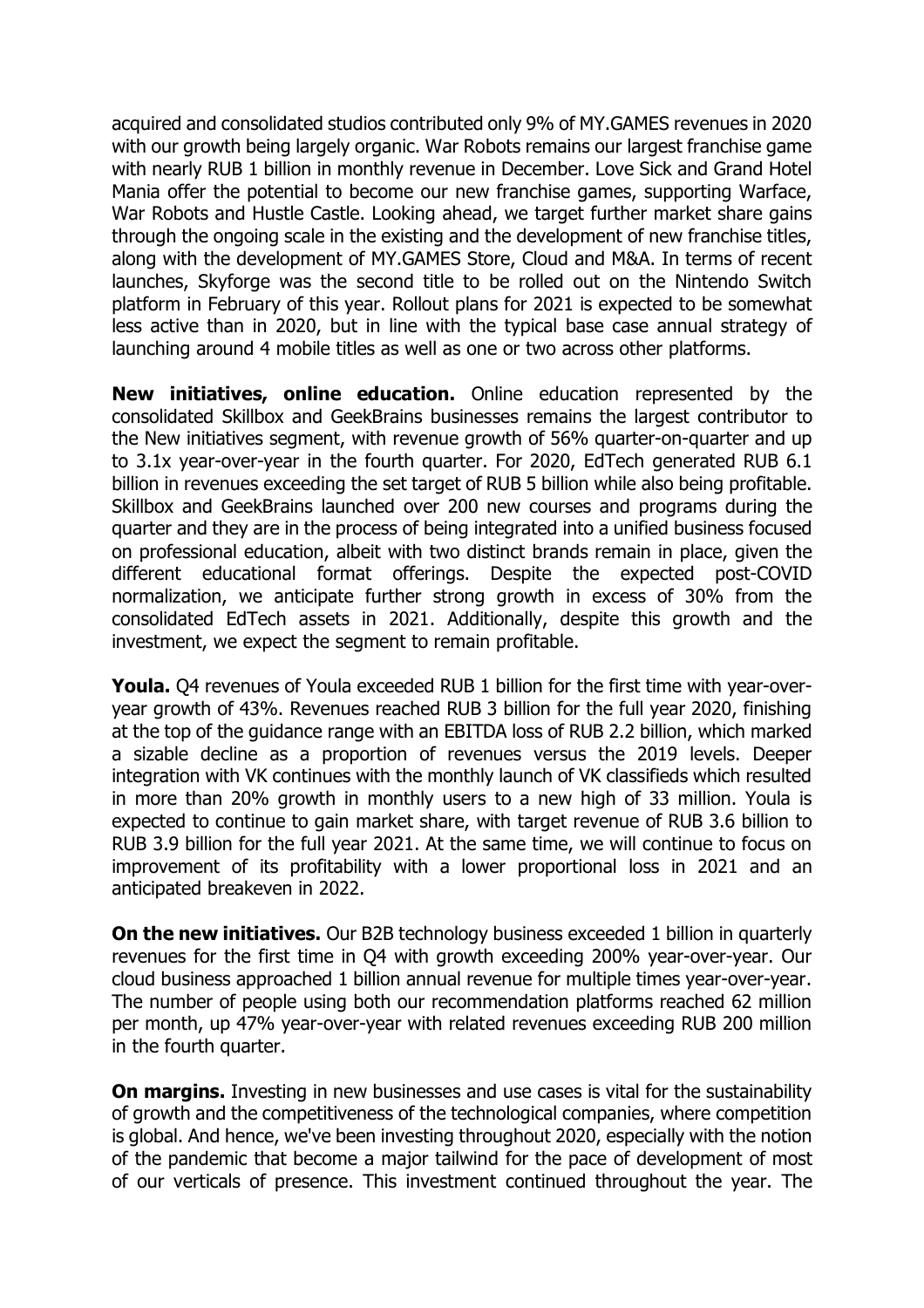biggest driver of the reduced margins came from MY.GAMES, so we continued to invest in our portfolio even during the peak Q4 season with the focus on retention of COVID-acquired users and the goal to benefit from still elevated demand, with partial lockdowns continuing across the globe. We also wanted to continue to invest in the recently consolidated Deus Craft studio as well as initial marketing of the Rush Royale mobile title, both of which are currently amongst our top revenue-generating games. Despite the nearly 50% decline in games EBITDA in Q4, given our active investment, games segment EBITDA grew 28% year-over-year in 2020 with stabilization in profitability at 15.4% margin in 2020 versus 15.7% a year ago. Given the scale of our business and the already high mobile share of revenues, we expect 2021 to mark significant progress in profitability improvements in MY.GAMES and we remain confident in reaching RUB 10 billion in EBITDA for our games business in 2022.

Communications and social segment saw margin compressed to below 41% in Q4. This is due to the continued investments in new products and services as well as advertising revenues being below the plan set at the beginning of the year, with VK Clips being amongst the major areas along with investment in social commerce and key ecosystem projects which we see as incremental for our future growth and market position. These investments allow us to remain in the lead of one of the most competitive segments of the global Internet market, while also gaining advertising market share and progressing towards building an ecosystem and unlocking new major future monetization opportunities which should be revenue as well as margin enhancing over time.

**In terms of the joint ventures, on O2O JV. Delivery Club** outperformed guidance for 2020 having grown revenues 2.3x year-over-year to RUB 10 billion. Q4 revenue growth was 2.1x year-over-year with 2x growth in orders from its now around 40,000 vendors. The share of own delivery orders stood at 59% as of December. Nonrestaurant orders are approaching 10% of total with over 2,500 connected grocery stores as well as delivery meal kits, non-prescription drugs, flowers, pet food and other items, with the majority of such orders done on the marketplace model. Delivery Club targets further solid growth in 2021 despite the very high base, but with also focus on improvements in profitability with positive unit economics before headquarters costs delivered in February of this year.

**Samokat** grew revenues by 19x year-over-year and orders by more than 12x yearover-year in Q4, with up to a 100,000 daily orders in December. For 2020, Samokat delivered 18 million orders and generated 9 billion in revenue, which means 15x and 23x respective growth. Samokat's dark store base reached 400 in December versus 90 a year ago. It is expanding its private label base and is testing a larger dark store format with the plan scope for further market share gains in 2021 and annualized revenue at 20 billion as of December last year.

**Local Kitchen** managed 45 dark kitchens across Moscow in December versus 29 in January of last year. The service generated more than 5 million in orders and RUB 2.6 billion in revenues, both growing more than 3x year-over-year. The platform aims to broaden the Moscow presence as well as expand geographically in 2021 with annualized revenue of RUB 3.9 billion as of the December run rate.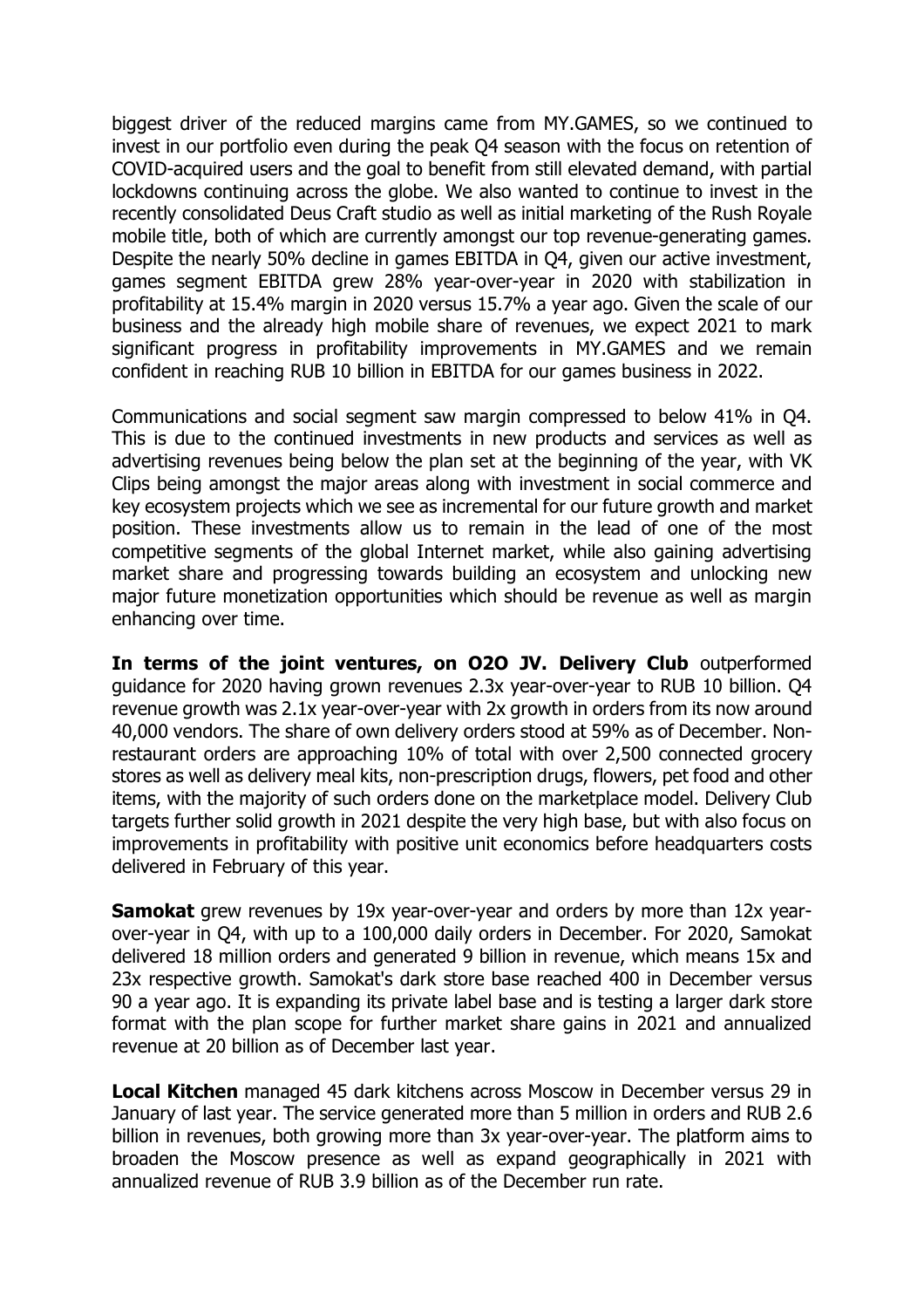**Citymobil** increased rides and GMV by 20% quarter-on-quarter in Q4, reaching 185 million rides and RUB 46 billion in GMV in 2020, with 3x year-over-year growth on both metrics and up to 30% market share in selected regions. Citymobil continues to expand its C2C and B2C delivery, adding new partners and growing delivery rides by more than 75% quarter-over-quarter, also expanding with the premium and B2B areas. As part of the multimodal vision, Citymobil launched full consolidation with YouDrive with technological and operational integration plan for 2021. Despite the COVID shock and unparalleled growth of scale Citymobil has improved EBITDA burn as a proportion to gross revenue in 2020 and plans to significantly improve unit economics in 2021.

**AER.** The platform continues to scale with 29.1 million and 8.8 million daily users with a major focus on improvement of its level of customer service and value proposition. The expansion of local marketplace remains amongst the major focus areas with the number of local sellers rising 7x in 2020 and exceeding 35,000 and now exceeding 5 million SKUs and local share of GMV now around 25%. Combined the cross border and domestic business of AER are offering over 100 million SKUs from over 150,000 sellers. As of Q4, the share of AliExpress Plus GMV increased to 38%. The average delivery time of AER goods from China dropped by half to 15 days and delivery time inside Russia improved to 4.5 days. The network of available pick-up points including parcel lockers has increased to 18,000 with own pickup service now also launched. In a new partnership deal with Russian Post, AER will gain access to 16 fulfilment centres with a total area of up to 1 million square meters, which allow 47% Russian users to get next day delivery. Social commerce also continues to scale with over 8 million people interacting with AER monthly through OK and VK. You should expect to get a more granular disclosure around AER starting in 2021 following the end of the financial year, which ends in March and includes the Q&A session with the Co-CEO of AER planned for April.

**Payments and financial JV.** Last month we signed binding agreements to create the payments and financial services JV with partners, including Ant Group. The JV will work together to offer digital payment solutions and financial services designed to connect users and merchants by specifically designed and value-added financial and payment products for both sides of the marketplace. JV serves the broaden VK Connect usage outside of VK and will be accessible for online as well as offline payments, both inside and outside our ecosystem. We will share further details after closing during 2021.

**Guidance and outlook.** We reiterate our commitment to invest into our business to help drive future growth and innovation. At the same time, some of the margin pressure points we've experienced last year were COVID-driven and should not be in place in 2021 assuming further normalization. Combined with the expected progress of Youla towards breakeven, we anticipate positive margin trend for games and new initiatives, especially in games driven by the economies of scale, completion of our transition to a largely mobile driven business, further strengthening of our existing franchise title and potential for new franchises to come from our stories as well as time-management games and slightly less active launch pipeline, we expect further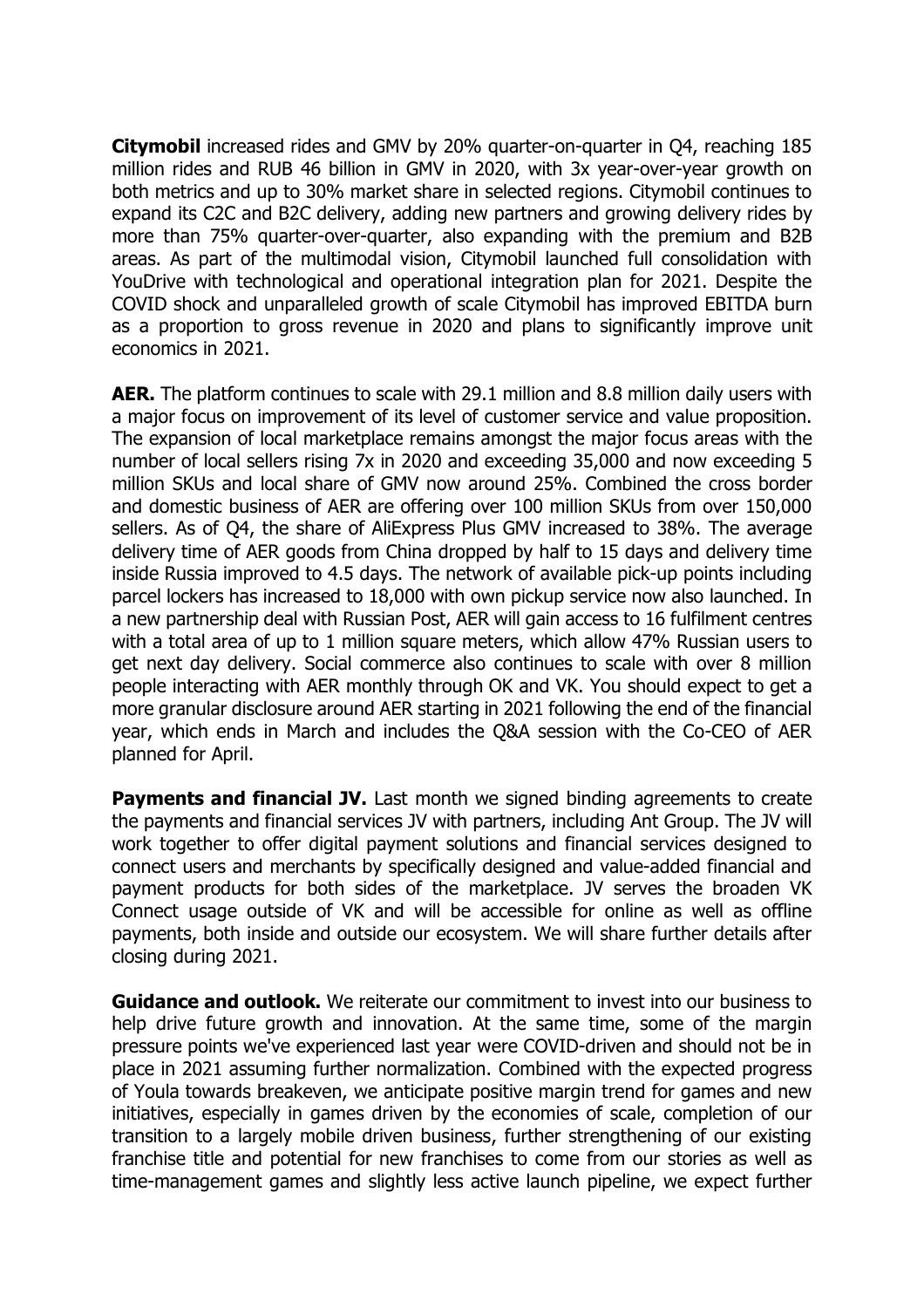improvements. Q1 is expected to mark the lowest point in profitability of games in 2021, with improvement over the following quarters. Key ongoing areas of investment include Clips and other video products, social commerce, VK Connect, VK Combo, Mini Apps and music, with communication and social segment to remain in the area of ongoing investment but with margins supported over time as new products see monetization and ad revenues normalize.

On a Group level, this should balance the result and we should see an improvement in profitability in 2021. We know that this year will face various different base effects for our businesses where Q1 presents a rather low base for games, games comps will get more challenging as the year progresses, the toughest being in the second quarter. At the same time, Q2 faces the easiest comps for advertising, which is our largest revenue stream and we should help drive growth for our Group in 2021. While visibility still remains somewhat limited, current trends suggest that further quarter-overquarter acceleration in ad growth in Q1 and Q2 2021 should be expected. We are pleased with the start of Q1, with January and February ad growth of around 20%.

Edtech comps will toughen as the year progresses being the easiest interest in the first quarter. Notwithstanding this, we still expect to see 30+% growth expected for the year. Overall, we're aiming for 18%-21% revenue growth in 2021 to between RUB 127 billion and RUB 130 billion, with improvement in EBITDA margins versus the 2020 level.

**Finally, transparency in corporate governance.** We continue to evolve as a public company with corporate governance being amongst our major priorities. We have been more focused having disposed MAPS.ME as a non-core business. We've also been attempting to create global partnership around the eSports business, but this was challenged by the pandemic which has hit eSports businesses globally. As a result, we reconsolidated ESForce, which is no longer held as an asset held for sale. We will continue to evaluate options for this business going forward. Since the beginning of 2020, we've successfully completed a local listing, the liquidity of our GDRs rising by over 600% and Mail.ru Group admitted to the major MSCI indices in December. We've also introduced regular ESG reporting. Going forward, we will provide more granular segmental disclosure, including through the introduction of online education as a separate reporting segment starting from Q1. Additionally, following extensive conversation with the analyst investor community, we'll no longer be reporting on a pro forma basis going forward.

And as was promised last year, net income contributions from significant associates in JV will be reflected in the management accounts starting from Q1, with a granular breakdown between the related contributions. This will allow us to continue to narrow the differences between management and IFRS accounts. With that, I thank you. I'd like to turn over to Q&A.

#### **Operator**

Thank you, Matthew. [Operator Instructions]. Our first question comes from Cesar Tiron from Bank of America. Please go ahead.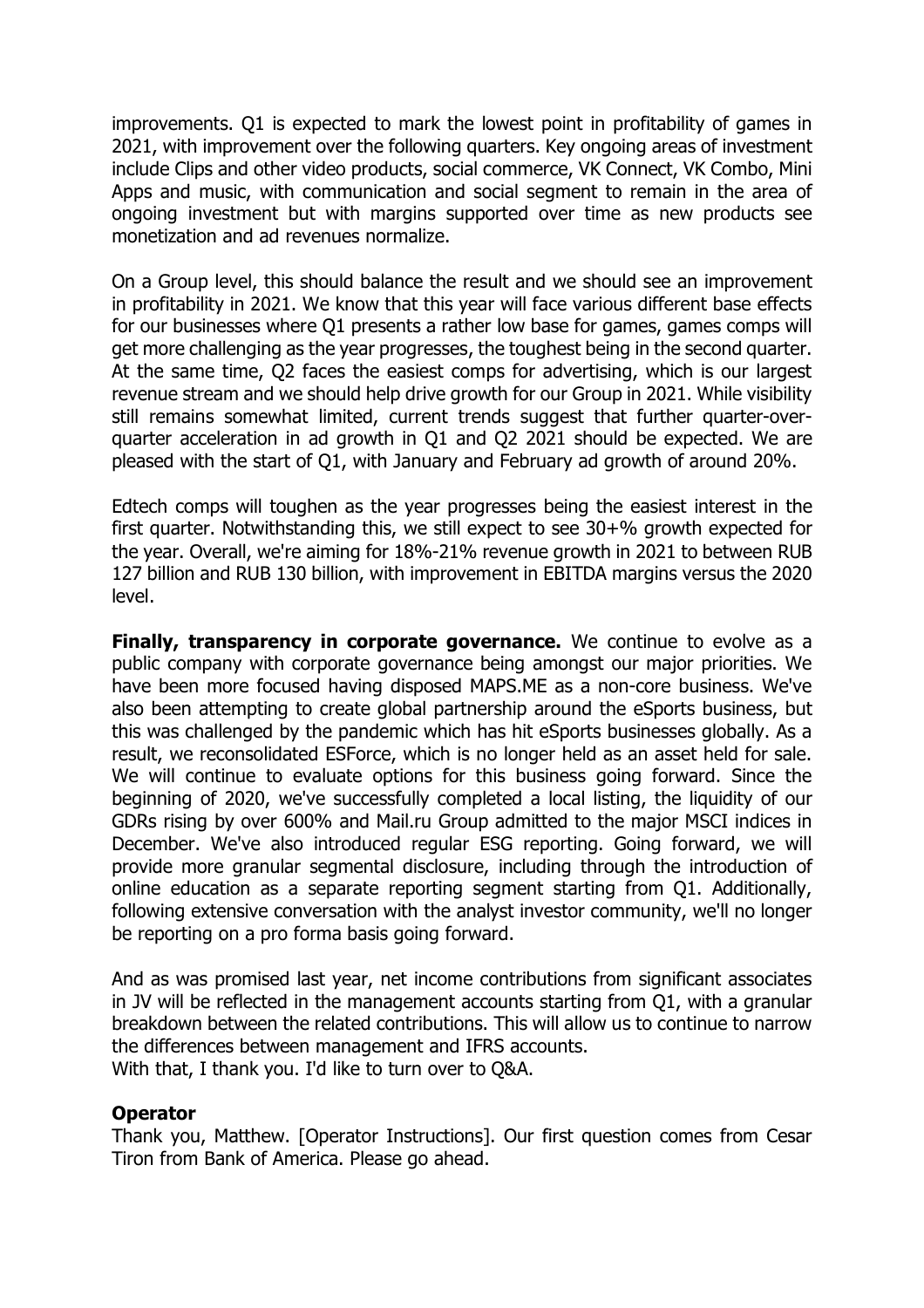## **Cesar Tiron, Bank of America**

Hi everyone. Thanks for the call and thanks for allowing me to ask a question. The question would be on the margin outlook. Thanks for providing a margin outlook with increasing margins for 2021. It's been a long time since Mail's margins have not increased, should I actually see that as a kind of inflection point and potentially new desire from the company to actually drive margins up for a number of years going forward or does the comment just really include 2021 and it's not more for the longer term? And if it is possible, I have a second question as well.

## **Matthew Hammond, Chief Financial Officer**

Cesar, it's Matthew. Thanks for the question. The comment right now relates to 2021 obviously because that is the explicit guidance we're giving. Margin as you know, is largely a function of mix and timing. That said, we have invested in the business over the last few years, I think our expectation is that margins in 2020 are probably at or around the sort of low-end of where we would expect, and over time we are obviously committed to making the business as efficient as possible. So, the explicit guidance of margins rising is obviously around 2021 and obviously we're going to see better ad growth than we saw in 2020. We were very clear, I think that we continue to invest in the ecosystem even when ads were running significantly below budget in sort of Q2 and Q3 and even Q4, which saw a recovery, but it's still not back to what we would like. Clearly, we started the year well on ads, I think we're very happy with that January and February number that we just gave you. And clearly at the same time, we should move to profitability with Youla in 2022 and games margin at 20% plus going forward. Clearly, if you put all of that together, it would suggest that we have more of a focus on games – on overall margins going forward, and the ecosystem obviously should be margin enhancing. Put that altogether clearly 2020 probably represents low, but I don't want to make explicit commitments about '22, '23 at this point. You will understand it's very early in the year, and we need to remain somewhat flexible. I hope that answers the question.

#### **Cesar Tiron, Bank of America**

Yes, thank you. Would you allow me for a quick follow-up?

#### **Matthew Hammond, Chief Financial Officer**

Sure. Yes, we're very happy to have as many questions, we just asked you to ask one at a time, simply because it allows to manage.

#### **Cesar Tiron, Bank of America**

Thank you so much. The other question I had is, if you deliver on the numbers that you just gave us and if within 6 months or a year, the stock is still underperforming peers or various indices in which it is listed, would you consider actions to possibly help the market see through the value of some of the assets that are in Mail.ru, for example you have Youla which I think in the past, you wanted to sell and it's probably not a 100% core asset. It's a question. You have the JV as well, which probably is not reflected in the stock, would that be a candidate for IPO in the long term? And there were also I think you know some press articles couple of months ago on the games business saying that you might consider to IPO and others -- you answer that it's not something that you can really comment on at the time. If you can actually help us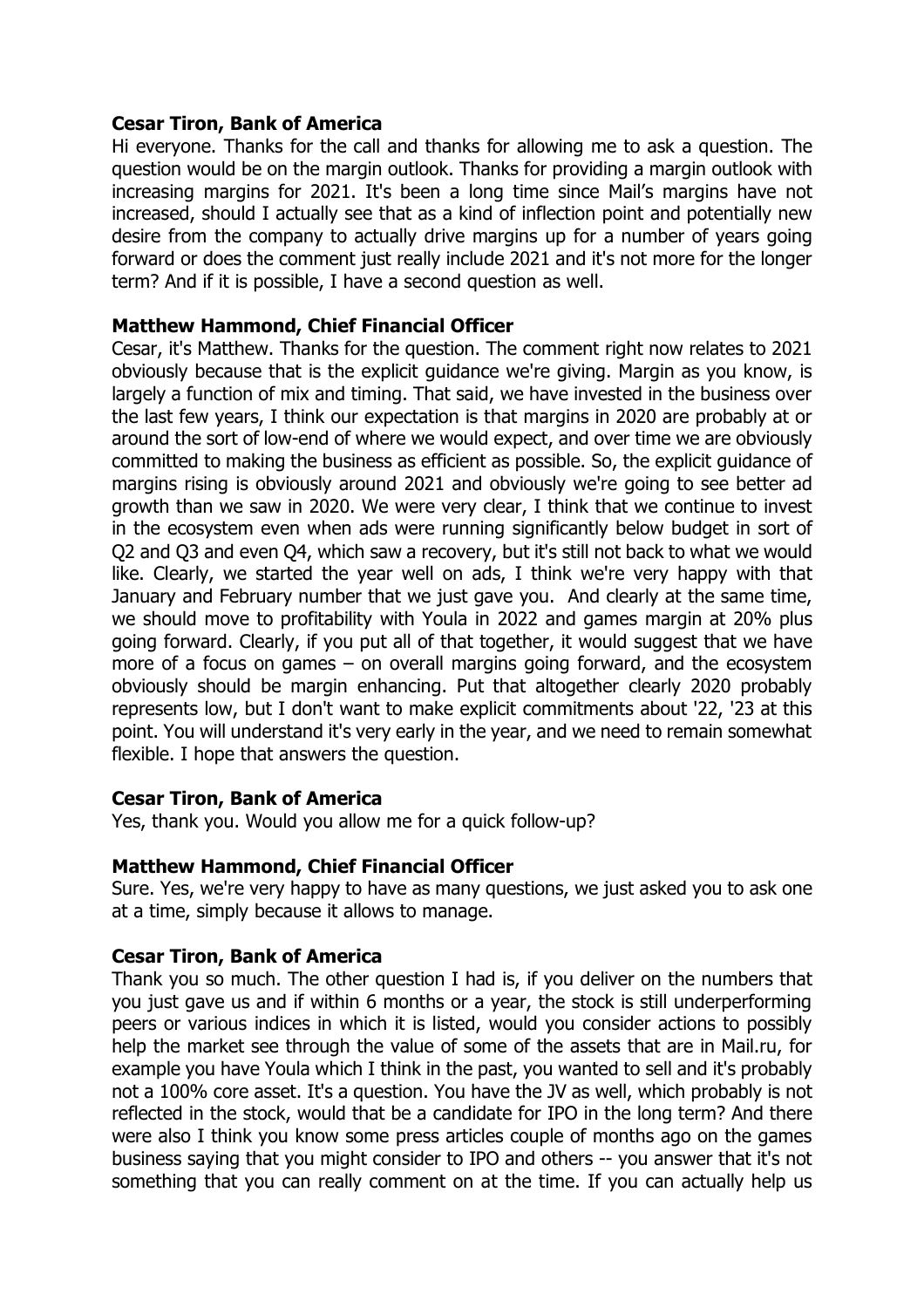understand if management would be keen to take any of these actions potentially to help us crystalize some of this value. Thank you so much.

## **Matthew Hammond, Chief Financial Officer**

Cesar, I think you've seen with the formation of JVs we are very focused on shareholder value. We will always seek ways to create further value. Absolutely no options are off the table. I would say that we continue to evaluate all of the divisions and if there is an opportunity to create shareholder value through the separation of the division or through partners or through being somewhat imaginative with the structure, we are absolutely not opposed to it. So yes, I would say absolutely nothing is off the table. And we take these decisions obviously for the best, we do the best thing that we can for the business to drive the maximum possible growth at the cheapest possible price and to deliver the largest possible value to our shareholders. So, nothing is off the table.

## **Operator**

Thank you. We will now move to our next question from Vyacheslav Degtyarev from Goldman Sachs. Please go ahead.

## **Vyacheslav Degtyarev, Goldman Sachs**

Thank you very much for the call. Can you please elaborate, if you see additional cash injection needs for the joint ventures in the medium-term and where they can potentially go?

#### **Boris Dobrodeev, Chief Executive Officer**

Thank you for this question. I will take it. I think AliExpress and O2O both will need cash injections, and we are committed to fund both of the ventures because we see very good growth and progress in both of the companies, and we stay committed to funding them as shareholders. Of course, we will do it proportionately with other shareholders and over time.

#### **Vyacheslav Degtyarev, Goldman Sachs**

Sure. Thanks for that answer. My follow up would be, if you can highlight the number of Combo loyalty program subscribers or maybe dynamics there, and what are the key products propositions that customers are buying in your Combo subscription in your view? Thank you.

#### **Boris Dobrodeev, Chief Executive Officer**

We've got both the changes that we've made in later in last year in Combo. We have significantly increased the pace of Combo adoptions. So, now we have about 1 million Combo native subscribers, which is quite big acceleration from what we had in previous quarters. And also, what we are doing now is that we are merging Combo with VK Music subscription, so generally, you will have just one subscription for both Combo and VK Music and it will be called VK Combo. So, we are in the process of merging that. We think that post-merger as of now, we will have about 3.5 million monthly paying subscribers. We see great use in this loyalty program. Of course, the heart of this program, it is music, but we actually are starting to see other e-comm players to benefit from this. Generally, you see two effects; for example, for music,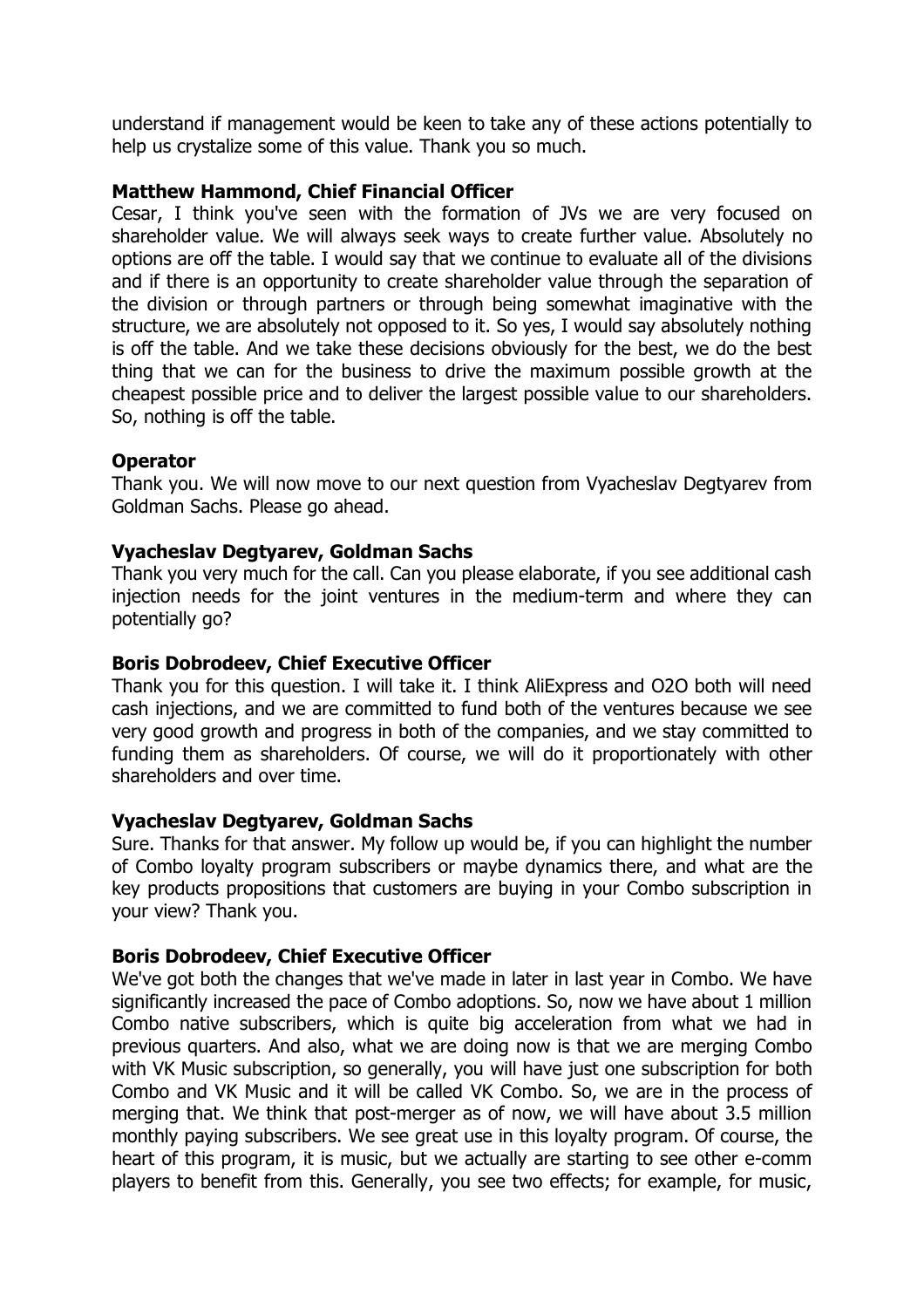you see better conversion and retention rates, and also for more transactional services, you see much higher frequency in transactions, for the transactional services. Generally, there is kind of a great synergetic reason to happen to be part of Combo. So, we are quite happy with current developments and we plan to continue to ramp this service up.

## **Operator**

Thank you. We'll now move to our next question from Kirill Panarin from Renaissance Capital. Please go ahead.

## **Kirill Panarin, Renaissance Capital**

Hi, everyone. Thanks for taking my questions. Two questions please, first one on food delivery. Could you give more details around the key drivers of anticipated margin improvement at Delivery Club this year? In particular, if you could comment on trends you've seen in subsidies and the current level of monetization versus your main competitor? That would be useful. That's the first question.

## **Boris Dobrodeev, Chief Executive Officer**

Thank you. Generally, I think we're having a lot of tailwinds across the board. So, I think there are two key drivers. The first one is around subsidies. We are starting to decrease the level of subsidies, and despite that we still have very good growth and very healthy user numbers and transaction numbers. So, this is number one. Number two its efficiency in logistic operations which are driven by two factors. The first one is the order density; since we significantly increased the scale of the business over last year, we see future efficiency in courier dispatching. And number two, of course, it's technological enhancements, dispatching algorithms, which also help us to make the logistic operations more efficient. Also, you should bear in mind that we have a lot of kind of post-COVID tailwinds residing in the business. So, one is we continue to see increased frequency in user monthly transactions – in transactions per user, which of course decrease the marketing cost and then increase the revenue. And also, we have significantly increased in 2020 the number of restaurants, which drives the overall quality of the offering for the user and hence conversion. So generally, we see a lot of tailwinds for this business. I mean for the profitability part of the business.

#### **Kirill Panarin, Renaissance Capital**

That's clear. Thank you. And my second question is on the margin decline in social. Could you outline which two or three of the new products required the largest investments last year? And could you talk about the monetization outlook for them versus further need to invest, whether it's Clips or Mini Apps or anything else? And if possible, make a comment on the direction of margin development in social in 2021? That's it. Thank you.

#### **Boris Dobrodeev, Chief Executive Officer**

There were a lot of products launched last year. I would name a couple of them. One of them is Clips among the major areas. We managed to create in quite a short amount of time service that has similar number of active users as Tik Tok in Russia. Obviously, it requires a separate team and it just happens now that this product is inside VK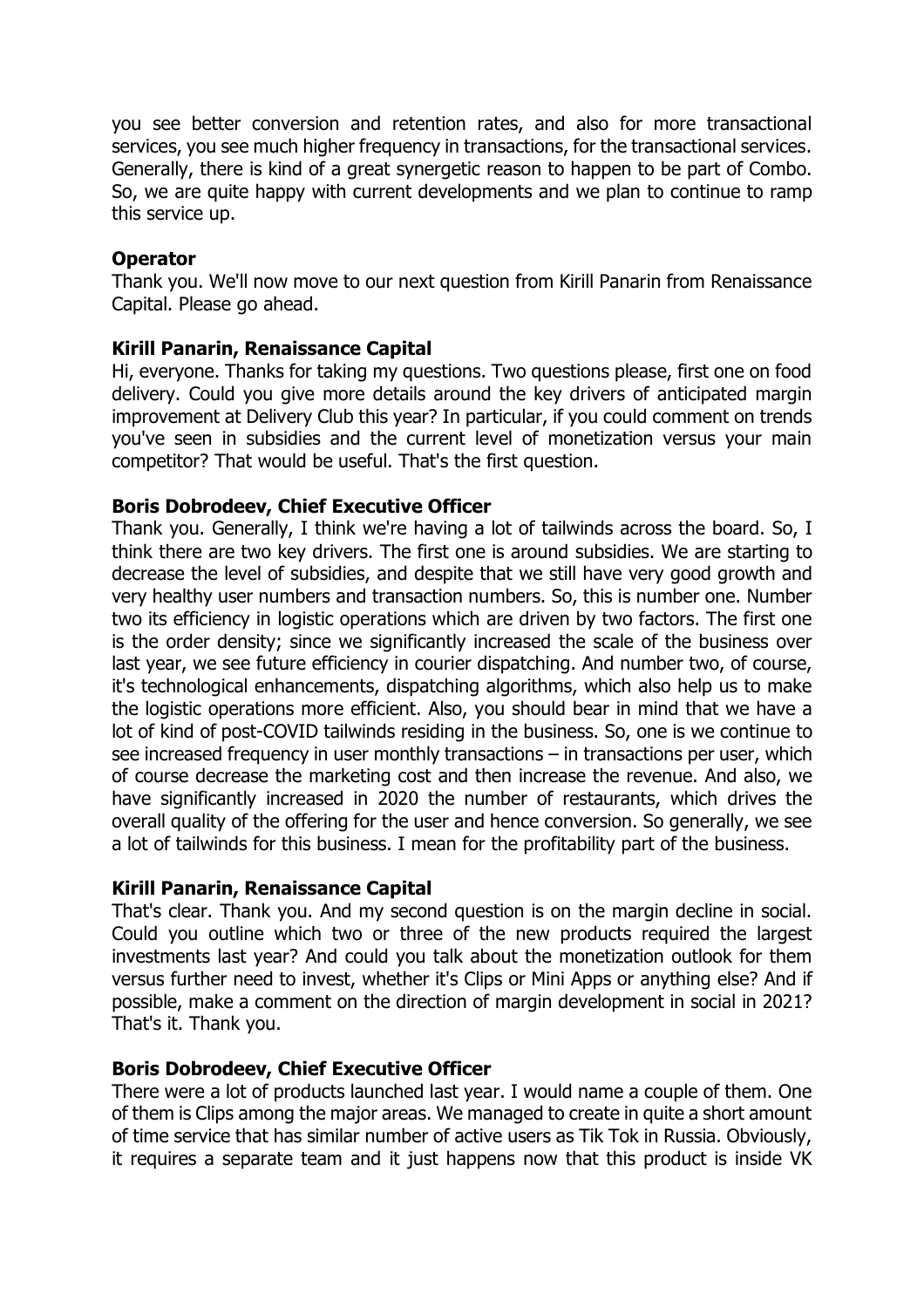segment, but generally, it's like a full-blown separate product which would also probably have a separate app in the future.

Another one is our ecosystem products, which to a large degree, sit inside also in VK accounts. So, it's VK Mini Apps, it's VK Connect, it's now VK Combo, which is starting to sit in VK as well. So, all of these ecosystem products are also part of VK. And of course, social commerce is another one part of SME projects that we launched for small and medium size businesses. And of course, to less degree because they are more spread across different initiatives but also we had a huge investment into video infrastructure, which we have almost completed and which already bringing a lot of fruit in terms of efficiency of our Video platform, as well as Group video calls, big part of this cost also sits in VK.

But obviously, we believe that these products will bring fruits and bring its value in future. And of course, we will start to see return on investments from these products, we anticipate.

## **Kirill Panarin, Renaissance Capital**

Okay, great. Thank you very much.

#### **Operator**

Ildar Davletshin from Wood & Company. Please go ahead, your line is open.

#### **Ildar Davletshin, Wood & Company**

Good afternoon. Thank you for the opportunity. I actually wanted to follow up on the last question from Kirill on social communication. We've been observing that you were gaining market share in advertising, but at the same time, the margins have been declining. So, from your comments, I understand that majority of this decline in margins comes from these new investments into the platform, but could you maybe also provide any colour on any incentives or subsidies or other marketing kind of spending that you might have provided to SMEs, like to encourage them to use your advertising platform, in absolute terms or as a percentage of the margin, what could have been the impact for your decline, in 2020 relative to 2019? Or was it not really material?

#### **Boris Dobrodeev, Chief Executive Officer**

We think that the material were investments in the projects that we have discussed just before. I think these were the core investments, and all the other for the P&L -- P&L wise, all the other investments were not material for VK P&L.

#### **Ildar Davletshin, Wood & Company**

Thank you. And then as a follow-up, staying with this segment and looking into 2021, do you expect the margins to broadly match 2020 level or is it going to also recover as in other segments? And maybe mid-term, what would be the normal or the range of the margin that you could achieve in that segment? Thank you.

#### **Matthew Hammond, Chief Financial Officer**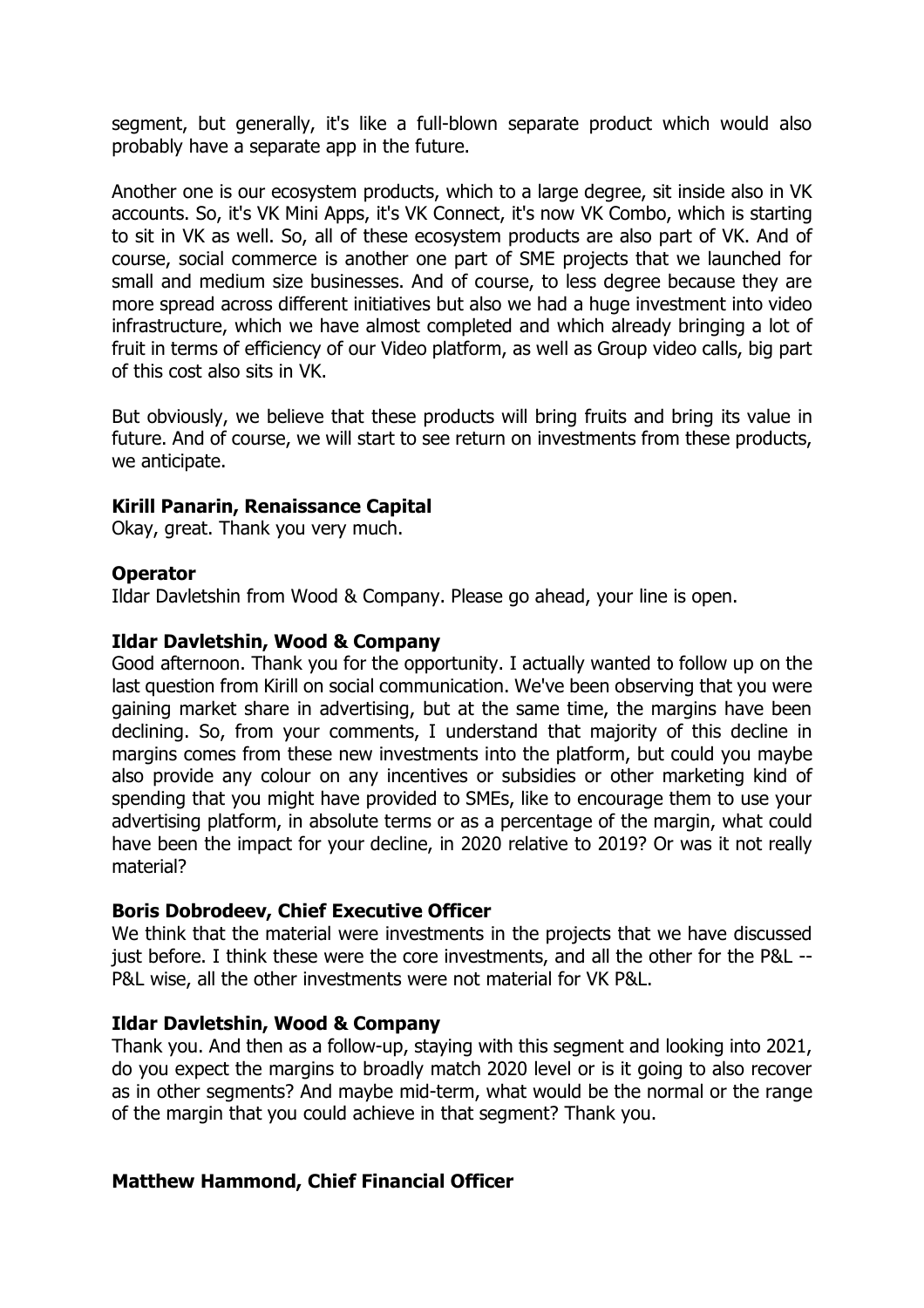It's Matthew here. As you know, we generally don't give line-by-line margin guidance and obviously visibility on ads does remain somewhat limited. What I would say, ad recovery and improvement definitely help margins, but in the very near-term, will be balanced by further investments especially into products like Clips and Mini Apps, as Boris said. So, in the very near-term, there are a lot of moving parts, we're focused on product development and it's not clear at this point what the speed of ad recovery will be and when we'll see a total normalization there. So, I would say broadly ads in the very -- margins in the very near-term for this division will broadly be around where they are. Over the longer-term, clearly, we would expect them to rise as these investments pay dividends, but that will take a little bit of time.

# **Ildar Davletshin, Wood & Company**

Thank you.

## **Operator**

Our next question comes from Miriam Adisa from Morgan Stanley. Please go ahead.

## **Miriam Adisa, Morgan Stanley**

Thank you for taking my questions. Firstly, just on VK Pay. Could you share anything more about the ambition there in terms of what you hope to achieve? Should we think about this really just as being a wallet or are you also hoping to get into credit other financial services? Anything you can share that would be helpful. Thank you.

## **Boris Dobrodeev, Chief Executive Officer**

Thank you, Miriam. It's definitely not just the wallet. It's a way to enter the fintech market in Russia. Now we are entering it with a couple of products; we have the wallet; we have just issued a virtual card with the cash back. So, we are in the early innings of deferred payment type of products and checkout products. I think our ambition is to create a fintech product which would take respectable market share and also which would, on the other hand, promote Mail.ru Group ecosystem. So, the current products that we launched, they are just the start.

At the same time, given that the Russian fintech market is actually pretty competitive, I would say, it is more competitive than a lot of other markets with traditional players having actually much bigger exposure to the B2C and online B2C market, we start with deferred payment product because I think this is just the best way to enter this competitive market. But in the future obviously, we want to enhance the offering. Generally, we want these first products to serve as user acquisition tool and then we'll work on broadening of the product line to drive more monetization and more exposure into the market.

# **Miriam Adisa, Morgan Stanley**

Thank you. My follow-up question would be on the leverage in the business, given what was said earlier about the need to inject more cash into the JVs, what's your sort of attitude to raising more leverage for the company today? Do you think you might need to do that this year in order to fund some of these injections into AER and potentially O2O? And just broadly, how we should think about how you're managing the leverage in the business? Thanks.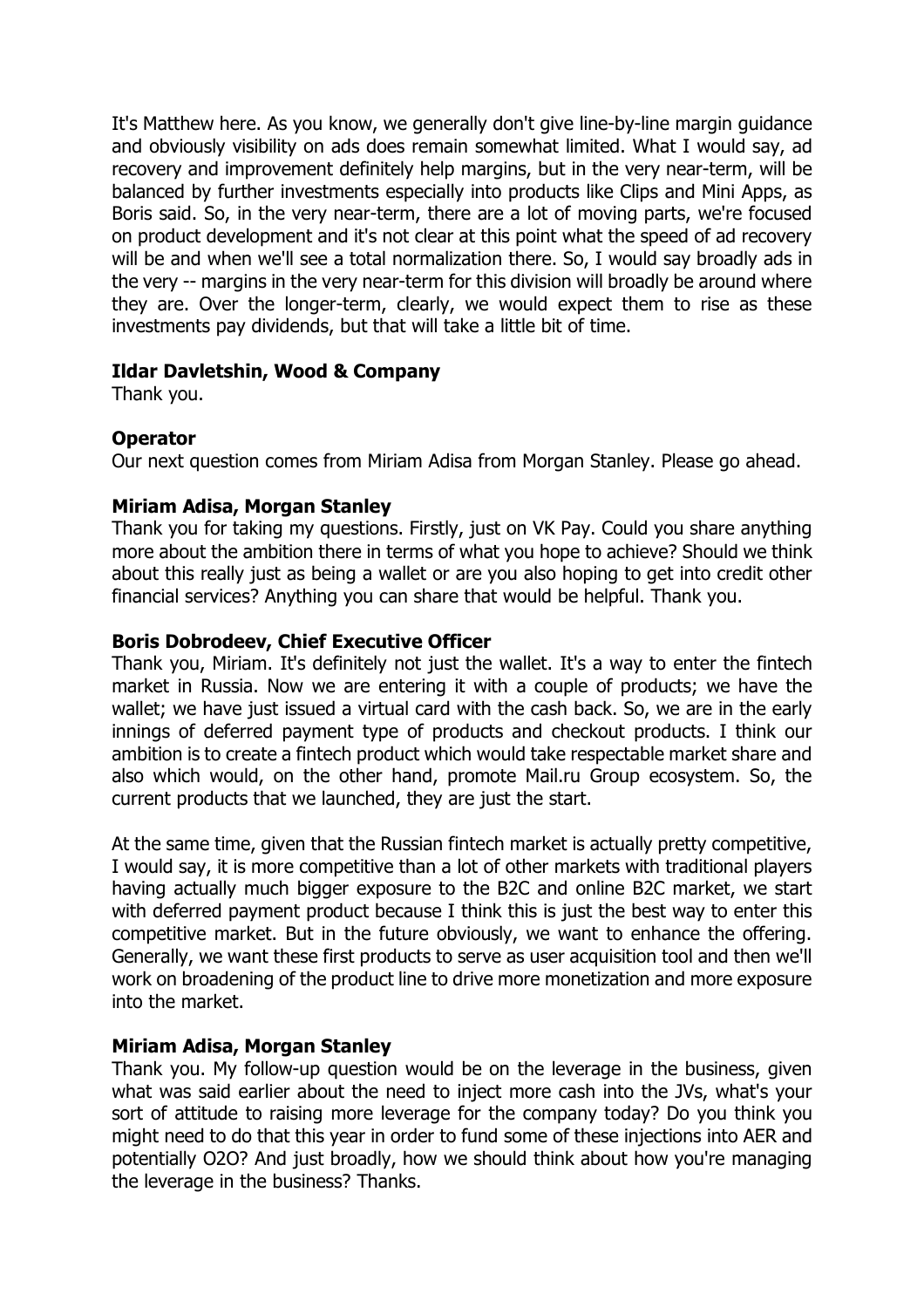## **Boris Dobrodeev, Chief Executive Officer**

Fedor will answer it in more detail. Fedor, can you please answer.

#### **Fedor Rubtsov, Chief Financial Officer (Russia)**

Thank you for the question. I think we have currently a pretty comfortable level of both cash and leverage. Excluding lease liabilities, we're currently at about 0.3x debtto-LTM EBITDA and we have quite plenty of cash on hand. So, at this point, we do not think we'll plan to further increase the leverage and we think we have quite sufficient cash to fund any initiatives, including the strategic joint ventures. However, given that the level of leverage is actually pretty comfortable if need be, we can always quite easily increase that and we have a very large number of potential ways, potential instruments to do that. However, right now, we don't consider increasing anymore in the near- to mid-term.

#### **Miriam Adisa, Morgan Stanley**

Great. Thank you.

#### **Matthew Hammond, Chief Financial Officer**

Miriam, it's Matthew. I would say and we said this in the statement that we will evaluate all options to make sure that our financing is at the best available rate possible. We do have a local credit rating now and so local bonds are clearly an alternative to bank lines and potentially cheaper, but this is about treasury management not increasing the leverage ratios.

#### **Operator**

Thank you. And our next question comes from Vladimir Bespalov from VTB Capital. Please go ahead.

#### **Vladimir Bespalov, VTB Capital**

Hello. Congratulations on the numbers and thank you for taking my question. My first question will be on your share of losses in JVs. As far as I can see for the full year, these were about RUB 20 billion, but there was a huge spike in the fourth quarter of about RUB 10 billion, which is half of the full year amount. So, maybe you could elaborate a little bit what was behind these figures, this looks a bit counterintuitive from the business perspective and maybe you could give the outlook for the losses of the JVs in 2021, given that you'll start to show those in management accounts as well? Thank you.

#### **Matthew Hammond, Chief Financial Officer**

Thank you. It's Matthew here. The Q4, this is a technical non-cash accounting treatment of the timing of the KPI-related payments for the O2O JV. As Sber disclosed today, they indicate to make that payment but given we didn't have visibility on the timing, we've taken the most conservative accounting treatment and hence the difference. If and when the payment is made this adjustment would be reversed in the accounts.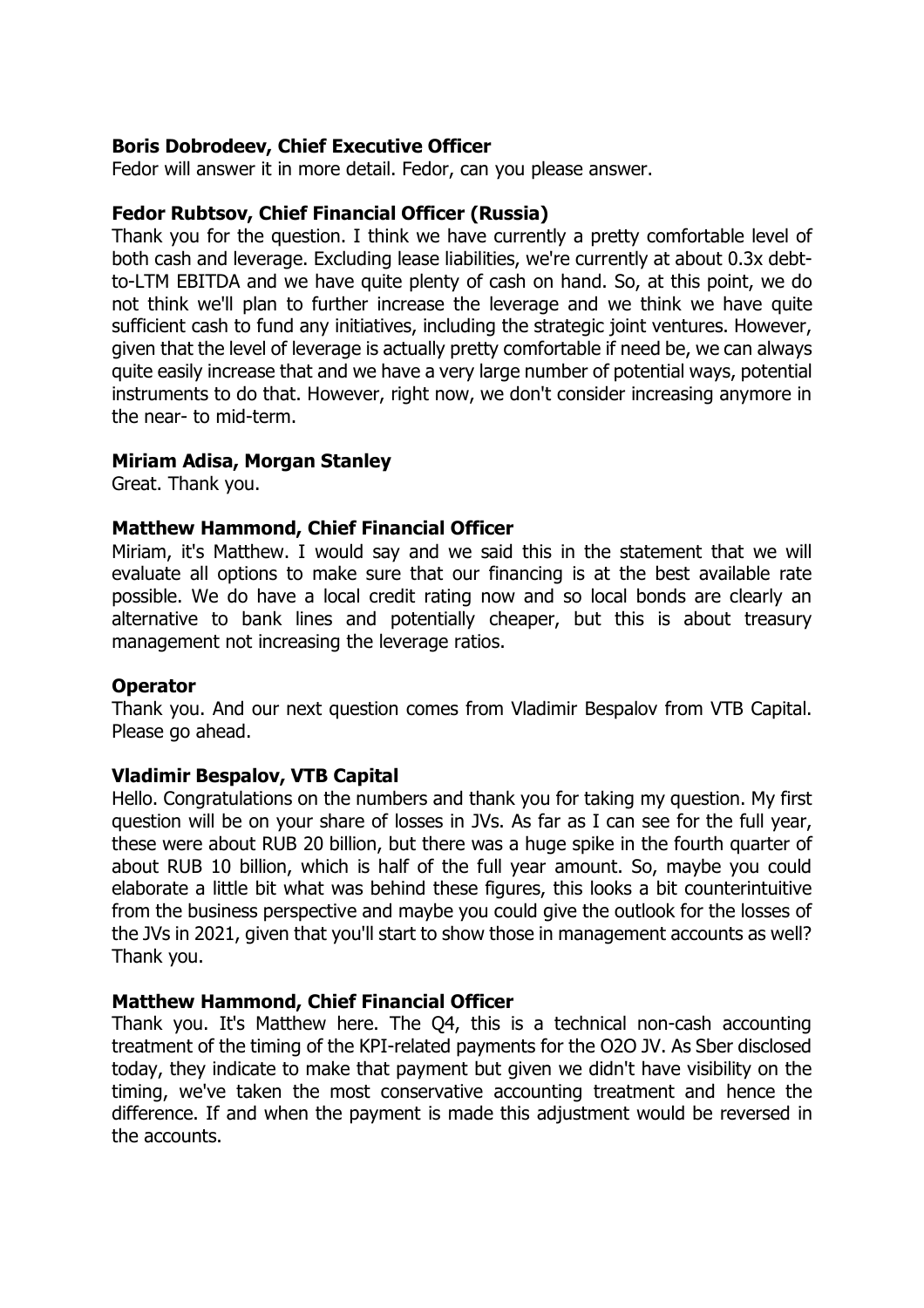## **Vladimir Bespalov, VTB Capital**

Does this mean that you are going to report some profits in 2021 on this payment if it's made?

## **Matthew Hammond, Chief Financial Officer**

If the payment is made then obviously, yes, the charge that we took in Q4 which is obviously non-cash would then be reversed. Because as we say, we don't have visibility on the timing and hence we've taken the most conservative accounting treatment.

## **Vladimir Bespalov, VTB Capital**

And apart from this, the outlook for joint ventures net losses in 2021?

#### **Matthew Hammond, Chief Financial Officer**

I think I'll hand over to Boris on that one.

## **Boris Dobrodeev, Chief Executive Officer**

Yes, we generally anticipate increase in the efficiency in most businesses. Here the outlook is broadly positive.

## **Vladimir Bespalov, VTB Capital**

Okay. Thank you very much. And my second question is on the games margins. Maybe you could provide some colour on what is behind your expectation of such a significant increase in EBITDA profitability. Are you going still to invest a lot in new studios, maybe consolidation of some of these studios where you have minority stakes or you're going to slow down this process and have the games which you have in portfolio reach the stage where you will see increased monetization and things like this. Could you maybe give more colour?

#### **Matthew Hammond, Chief Financial Officer**

Hi, it's Matthew. The first thing I'd say is 2020 was a slightly unusual year. Usually, we would have peak margins in the fourth quarter, but we had much higher margins than people expected in Q2 and Q3 from games; and we were clear with the Q3 results that we were going to remain somewhat flexible. We picked up a ton of new users during the COVID spikes and we talked a lot about that. We weren't clear initially about the sustainability of those users. I think we are much happier now on what we are seeing with those new cohorts. And as such we were prepared in the fourth quarter to invest and invest around them.

Looking forward, as I said in the statement, the economies of scale, the completion of the transition to a largely mobile-driven business and further strengthening of the franchise titles, all of those combined in 2021 to see improvements in the margin and then further improvements in 2022. But at the same time, 2021 should revert in terms of the shape of the year to more what you have seen over time. We would expect over time to be best-in-class of the mobile focus games companies, and that means a 20% plus margin over time.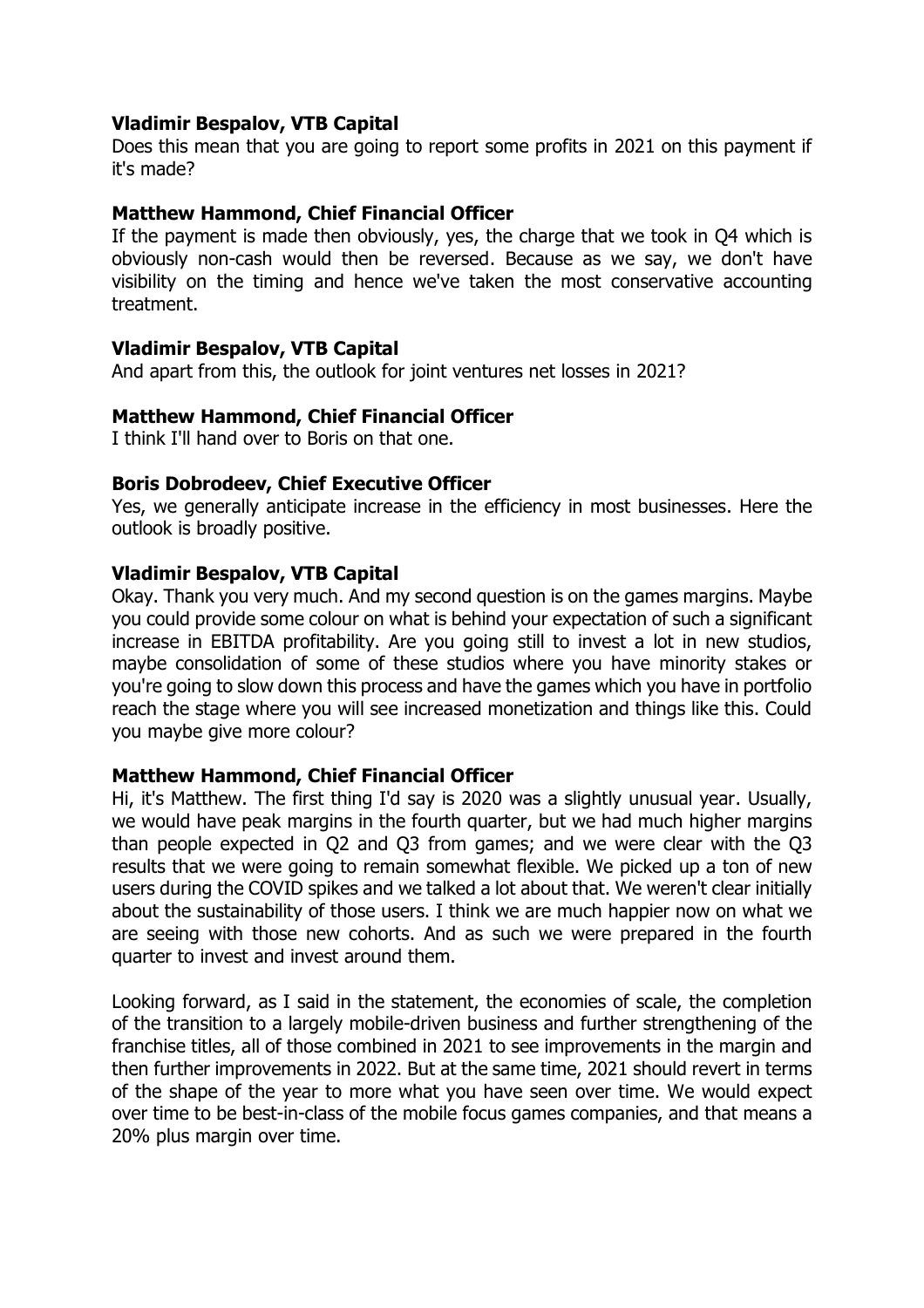# **Vladimir Bespalov, VTB Capital**

Thank you very much.

## **Operator**

Svetlana Sukhanova from Sberbank. Please go ahead, your line is open.

## **Svetlana Sukhanova, Sberbank**

Thank you very much for the opportunity. I have actually a series of brief question, I would say, follow-up questions. Can you help us to understand what the current level of cash at O2O joint venture? Because we do see cash burn and we do see that current assets are around RUB 17 billion at O2O joint venture at December. Would it be fair to assume that cash, pure cash at O2O joint venture was less than RUB 10 billion at the end of December and might be even less now?

## **Fedor Rubtsov, Chief Financial Officer (Russia)**

Actually, we have given some numbers in the notes to our financials. Since the end of the year, we are currently in the process of finalizing the budget for the O2O, and I will say, currently the O2O venture has enough cash to continue in the near term and subject to approving the budgets it will also be [line cut].

## **Svetlana Sukhanova, Sberbank**

But can you disclose exact cash amount at the end of last year?

## **Tatiana Volochkovich, Director of Investor Relations**

We cannot comment on the exact cash balance, but as Boris mentioned, we are committed to continue to fund our JVs, if and when is needed.

#### **Svetlana Sukhanova, Sberbank**

Okay. It was also answered for the previous question. Then my second very quick question would be, if I understand the answer to the previous question, right. So, you have about 1 million Combo native subscribers, but do I understand that 3.5 million subscribers from VK Music was on top of that or it's inclusive of Combo subscribers. So, all in all Combo plus VK Music is it 4.5 of 3.5?

#### **Boris Dobrodeev, Chief Executive Officer**

It is inclusive.

#### **Svetlana Sukhanova, Sberbank**

Inclusive. So, 3.5 overall. Thank you so much and my last third question would be regarding advertising growth. You gave us very encouraging advertising growth for January and February, but do I understand it right that you're well ahead of Russian market, and primarily because part of your ad revenues is including gaming revenues which are in hard currency? So, that's the first part of the question, the second part of the same question, where do we think market is growing, Russian online advertising market is growing in January-February? Thank you.

# **Matthew Hammond, Chief Financial Officer**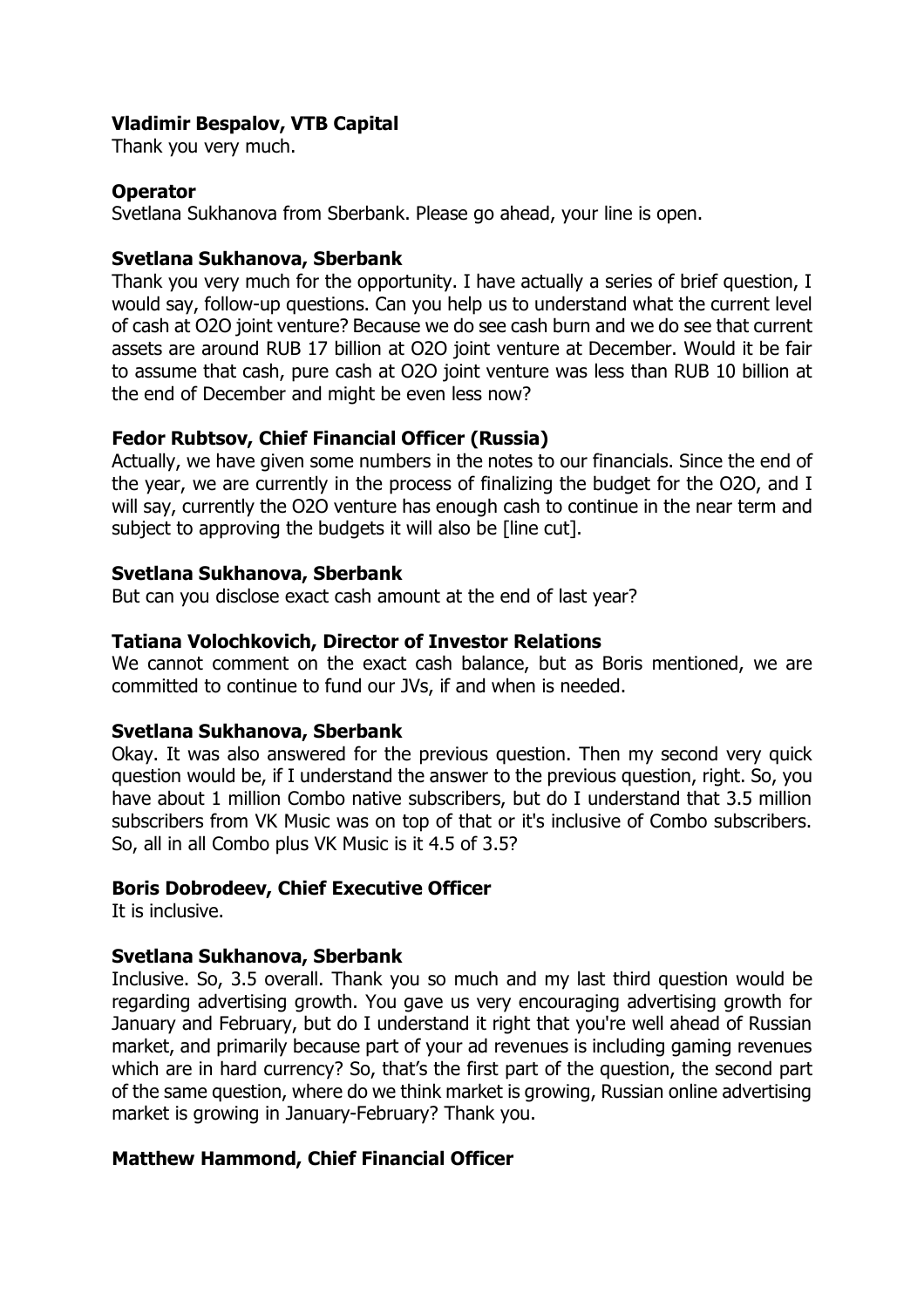Hi, it's Matthew. I would say, the effects from game ads is relatively small, less than 10% of games revenues come from ads. So, the overall effect on our ad growth is pretty small. But even if you strip that out, we continue to outgrow the market.

It's difficult to make estimates at this point about what 2021 will look like, obviously we'll wait for the usual AKAR numbers and other third parties. We would clearly expect to return to growth. But as I made the comment, what we've seen in January and February, we clearly think that we are performing materially ahead of the market again in 2021 as it sounds right now.

## **Svetlana Sukhanova, Sberbank**

Thanks, Matthew and team. Very clear. Thank you very much.

#### **Operator**

Our next question comes from Anna Kupriyanova from Gazprombank. Please go ahead.

## **Anna Kupriyanova, Gazprombank**

Good afternoon and thank you very much for presentation and opportunity to ask the question. My question will be regarding your e-commerce business and JV with Alibaba. Given this market is specifically competitive recently, how do you see future AliExpress development, if any plans for addition of new directions for local platform, do you plan to develop logistics part of the business? Also, how do you see synergies with O2O in terms of e-commerce development given that e-grocery is part of ecommerce business as well. So, could you please provide us some more colour on that? Thank you.

#### **Boris Dobrodeev, Chief Executive Officer**

Thank you very much. Actually, we're very encouraged by the way we see the growth in the local commerce of AliExpress Russia. I think the market is indeed competitive, but within this competitive market we see that AliExpress Russia manages to show exponential growth in their local commerce revenue. And it is important to bear in mind that it has some distinctive competitive advantages which is their cross-border business which is not present to a big extent within other big local commerce presence, which drives a huge user base of 20 million, close to 30 million annual transacting users, which is I believe the biggest transacting user base for Russian ecommerce players which is hence converted into local commerce. So, it is a huge driver for this business. Of course, the business -- I would not comment on the specific product launches, because I think it is up to AliExpress Russia management to do that, but you see this business rapidly evolving and launching new verticals and we are very happy about that. Of course, as for synergies, all the synergies made on arms-length basis, but I believe there are some corporations like delivering groceries, for example between Delivery Club and AliExpress. And of course, we will be happy if more synergies like this happen.

# **Anna Kupriyanova, Gazprombank**

May I ask you how many of your ecosystem users use not just AliExpress e-commerce services but some other Mail.ru Group services, if you could provide such statistics.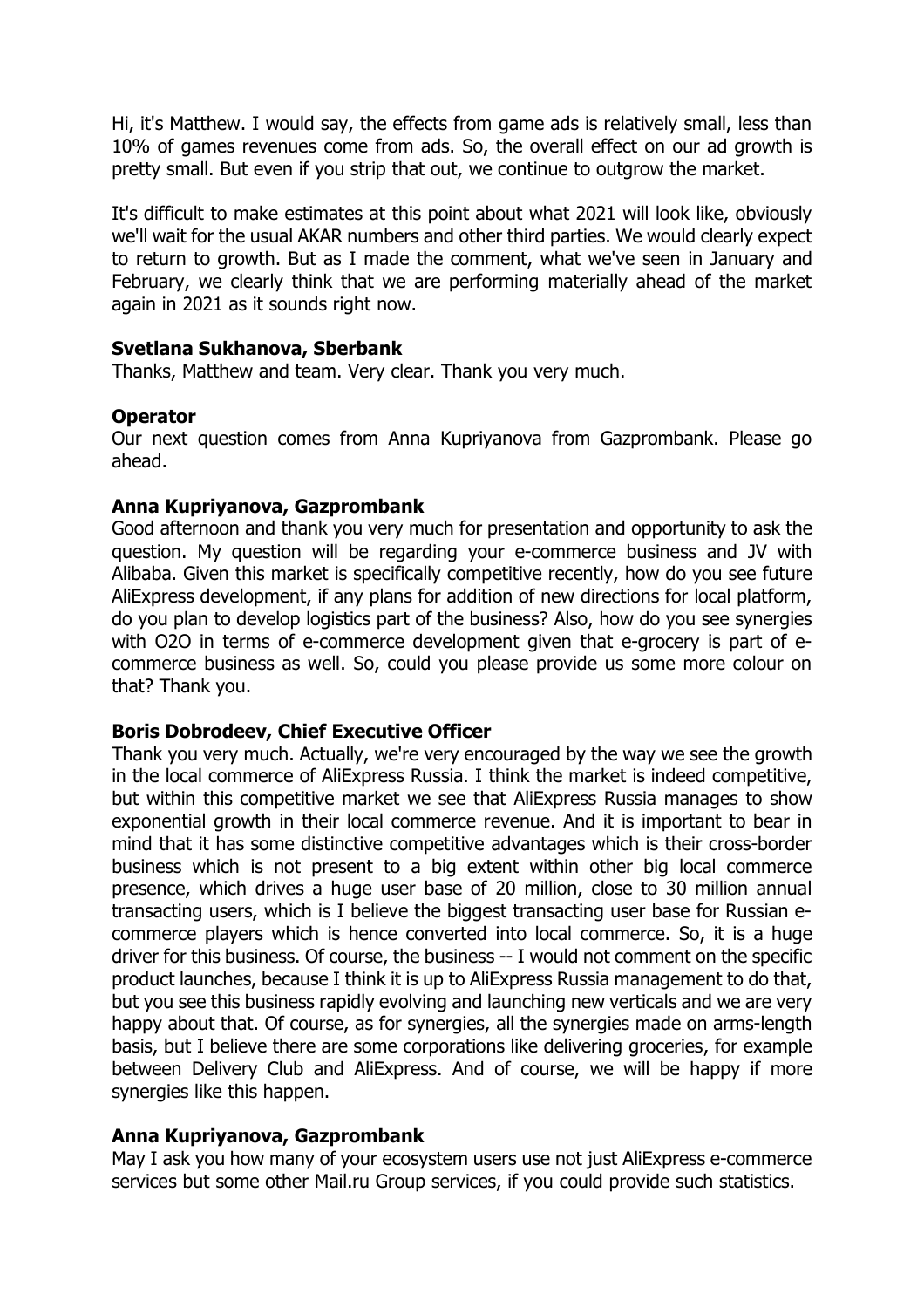## **Boris Dobrodeev, Chief Executive Officer**

I'm sorry, I didn't quite get your question. Could you please specify?

#### **Anna Kupriyanova, Gazprombank**

My question is regarding number of users for convergence services specifically, the part who uses e-commerce as well, not so e-commerce users for AliExpress but users who are also active users of your ecosystem products?

#### **Boris Dobrodeev, Chief Executive Officer**

We cannot give you the exact number, but there is a huge overlap between the audience because both like Mail.ru Group and AliExpress Russia, huge federal players. I assume the overlap is huge. Now we have 8 million users who use social commerce on VK and these 8 million probably now can be considered as kind of synergetic user base between these two companies.

#### **Anna Kupriyanova, Gazprombank**

Thank you very much. And if I could put a quick follow-up, if you could provide GMV for e-grocery part of O2O business?

#### **Boris Dobrodeev, Chief Executive Officer**

Unfortunately, we do not disclose, we do not strip out this metric at this time. But obviously you can imagine that last year, it experienced very fast growth, but we cannot give you the exact number.

#### **Tatiana Volochkovich, Director of Investor Relations**

And if I may comment, if you're talking about Samokat, we disclosed revenues of Samokat.

#### **Boris Dobrodeev, Chief Executive Officer**

Yeah, you can disclose that. I thought you were referring to the Delivery Club grocery segment. If you were referring to Samokat of course we can.

#### **Anna Kupriyanova, Gazprombank**

Yes, I saw Samokat revenue, but I don't know which part of Delivery Club on GMV basis is coming from the grocery. So that's okay, I understand.

#### **Tatiana Volochkovich, Director of Investor Relations**

But just to clarify, we disclosed revenues of Samokat on gross basis, so the difference between revenue and GMV is strictly in VAT, so you can calculate GMV from the disclosed revenue numbers. And when it comes to Delivery Club, grocery orders account for less than 10% of total, but this is expected to grow significantly this year. And when it becomes scalable, we will of course provide more granular detail, but right now it's marginal.

#### **Anna Kupriyanova, Gazprombank**

Thank you very much for your comments.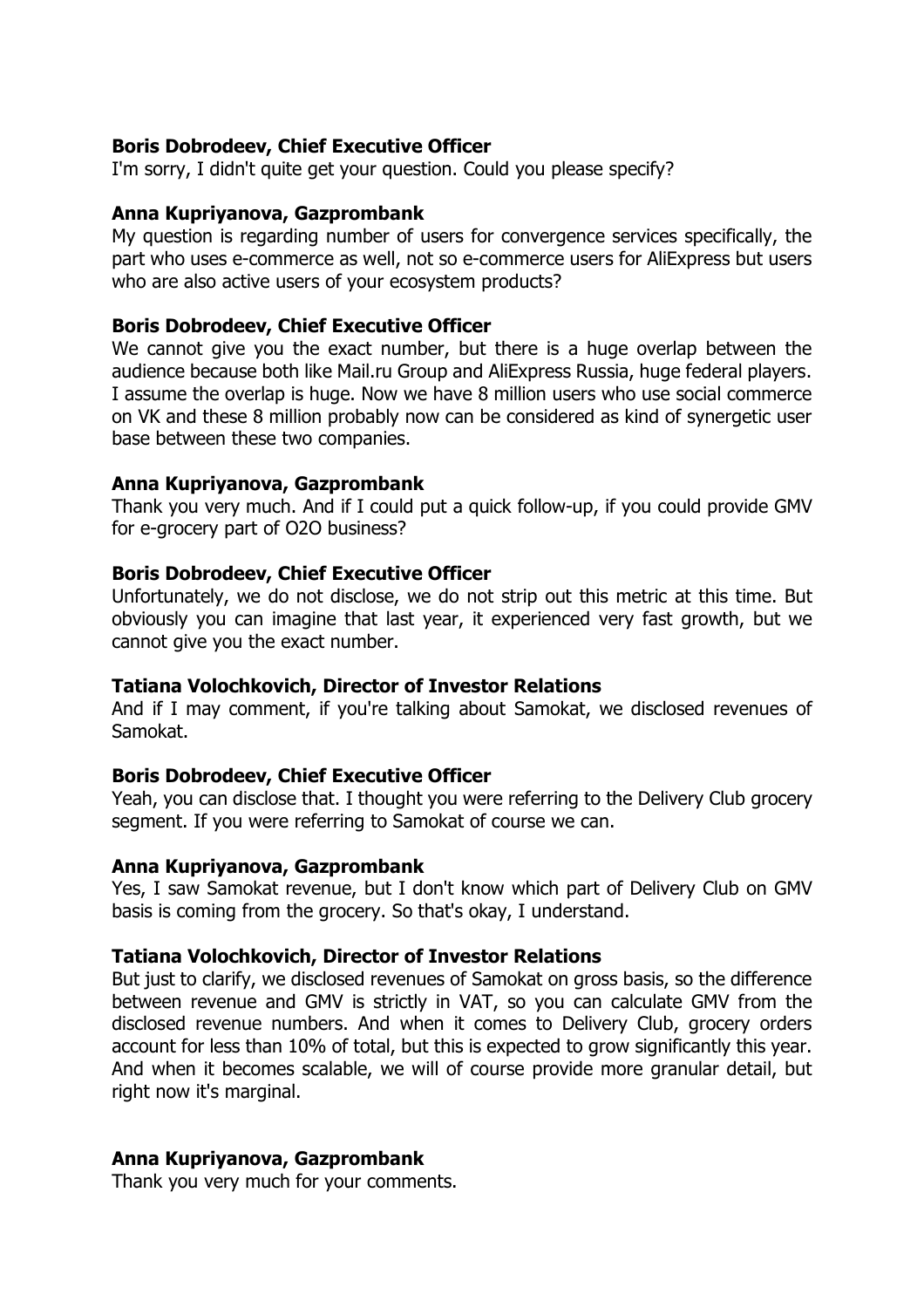## **Operator**

Maria Sukhanova from BCS. Please go ahead, your line is open.

## **Maria Sukhanova, BCS**

Good afternoon. I have a question on competitive landscape in social networks in Russia. Would it be fair to say that the only competitor which is growing aggressively in usage is Tik Tok, while for instance Instagram has reached some plateau? So, I am basing this statement on Mediascope data, so I wonder if that's what you see? And also, if this is true, have you seen already any positive impact from launching Clips, like user retention or time spent, something like that? Thank you.

## **Boris Dobrodeev, Chief Executive Officer**

Thank you. I think if you look at the current Mediascope data, indeed it looks like this is the picture. And this is one of the reasons, we also think that short-form video is a very promising format, this is why we invest and grow Clips a lot. Indeed, I think we are still despite the size of the service, we're in the early innings and we see small but marginal increase in the engagement from using the Clips on VK platform.

## **Maria Sukhanova, BCS**

Thank you for that, and a quick follow-up on AliExpress, AER JV. If you could disclose GMV for 2020 and if you can't, maybe could you tell us where you stand in versus competition? We have Ozone, which is around 200 billion; we have Wildberries, which is around 400. So, maybe at least roughly where you stand versus the competition in absolute terms?

#### **Boris Dobrodeev, Chief Executive Officer**

We do not disclose the exact number, but we believe that we should be around a player between number two and number three player in the market, depending on how you look at the data.

#### **Maria Sukhanova, BCS**

Thank you very much.

#### **Operator**

Anna Kurbatova, Alfa-Bank. Please go ahead.

#### **Anna Kurbatova, Alfa-Bank**

Good afternoon. Thank you very much. I would like to ask a question on your B2B technology, and the cloud business lines because it was very interesting to know revenue and dynamics there. So, first of all you say that your cloud business approached RUB 1 billion in the full year 2020. It is comparable with what Yandex also said about their business in cloud. And I wonder what growth rates you are expecting for this year in cloud; Yandex provided 3x growth outlook. Are you comparable or not in terms of cloud prospects here? And the second on the B2B technology, maybe you would be able to give more colour on type of projects which are in most demand by your corporate clients and what will drive growth this year and going forward? This is. Thank you.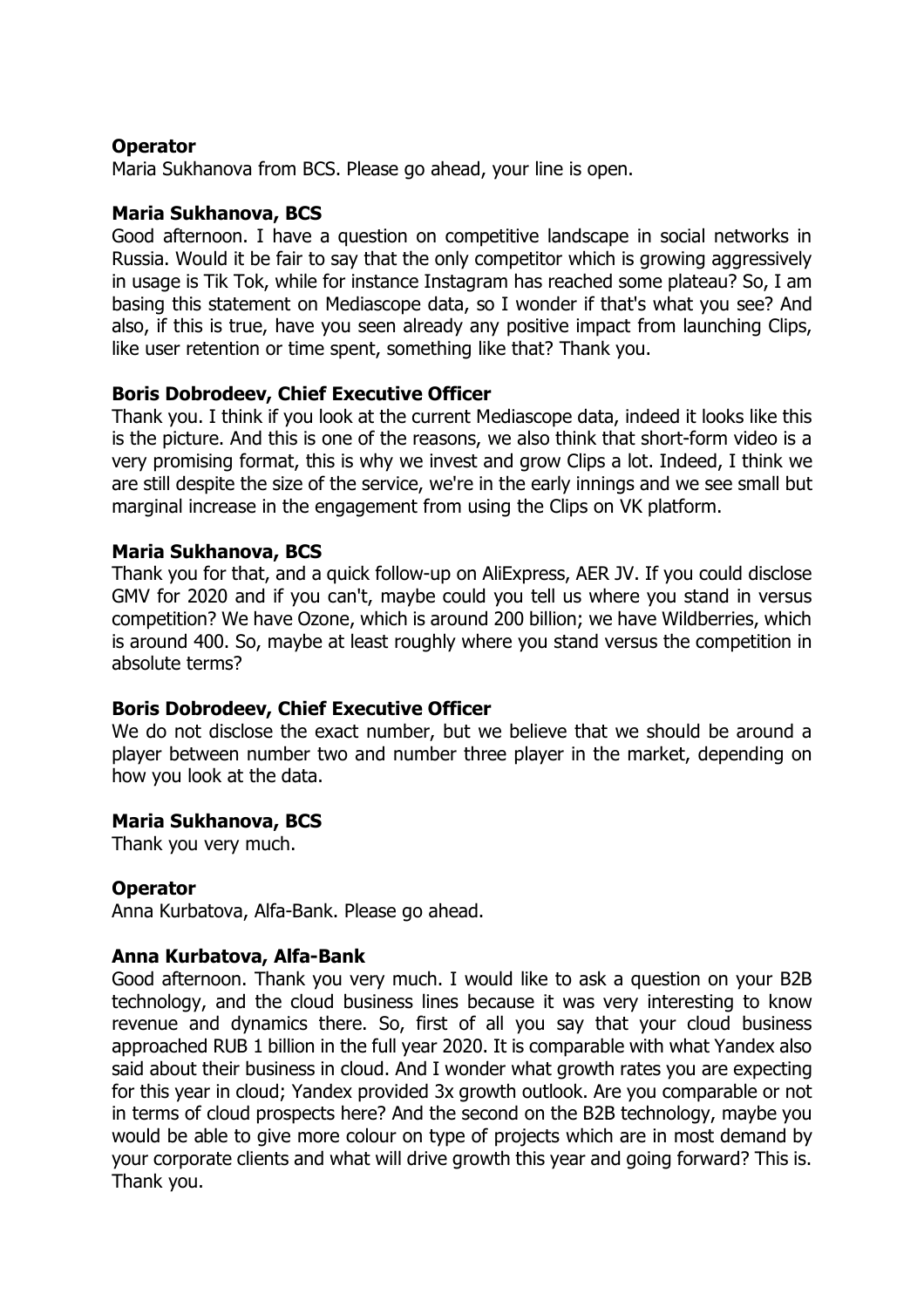## **Boris Dobrodeev, Chief Executive Officer**

Thank you. Answering the first question, we continue to see similar, as you mentioned, similar sized growth rates. We continue to see cloud grow extremely fast and we're very happy with this growth. It reached RUB 1 billion as we state, growing multiple times year-over-year and we continue to see this growth.

As for B2B, there are couple of major products that we have inside. One group of projects it's cloud, the second group of projects, it's our database in-memory database called Tarantool, which we sell to a lot of Russia's biggest corporations like a couple of biggest telcos in Russia, for example, use Tarantool, couple of big Russian banks as well. So, number three, these are communication, different communication and integration projects that we do, for example e-mail for business, HR solutions for business. So, we have a plethora of B2B2C type of solutions, which is used by Russian small, medium size and big corporations.

## **Anna Kurbatova, Alfa-Bank**

Thank you very much. And in terms of revenue recognition or contract type, are these projects with your corporate clients normally contracted on the annual basis or they are short time, or do you have good visibility for the future of this revenue? Thank you.

#### **Boris Dobrodeev, Chief Executive Officer**

It is very different. Part is subscription base, and the part is one-time fee plus support, and one part is license fee for the software. So, we have all the three components within this group.

#### **Anna Kurbatova, Alfa-Bank**

Thank you. Very helpful. Thank you very much.

#### **Operator**

Yulia Kazakovtseva, UBS. Please go ahead.

#### **Yulia Kazakovtseva, UBS**

Hi, everyone. Could you please comment a bit on Uchi performance in December 2020? Has it managed to achieve this RUB 3 billion revenue for 2020? And does it grow faster or slower than your Edtech business? Thank you.

#### **Boris Dobrodeev, Chief Executive Officer**

It was close to RUB 3 billion revenue for the entire year of 2020 and it continues to show solid growth in January from what we see. So, we're very happy about this investment. Also given that it is a profitable company.

#### **Yulia Kazakovtseva, UBS**

And you still expect it to grow with 30% CAGR in 2020-2023?

#### **Boris Dobrodeev, Chief Executive Officer**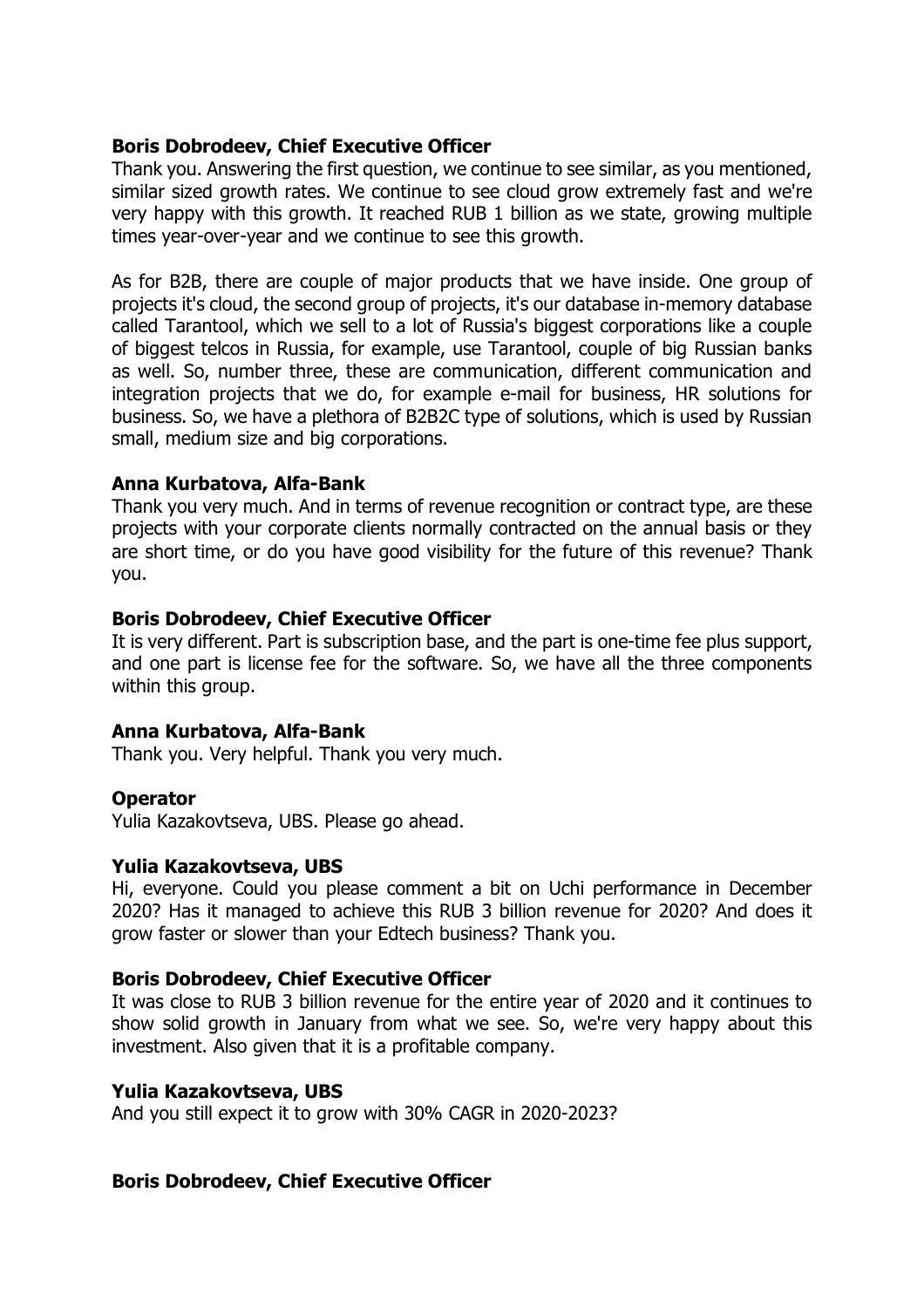Yes. At least.

#### **Yulia Kazakovtseva, UBS**

Thank you.

## **Operator**

Vladimir Bespalov, VTB Capital. Please go ahead.

## **Vladimir Bespalov, VTB Capital**

Thank you for taking my follow-up questions. The first one will be on your M&A pipeline especially in games and ad technology. Maybe you could comment, are you going in this Q2 acquire more assets or you are happy with what you have to develop your game segment and EdTech platform organically? And do you see quite a lot of opportunities on the markets, maybe M&A in some other areas as well?

#### **Boris Dobrodeev, Chief Executive Officer**

We continue to be opportunistic, if we see a good opportunity that would bring value to our shareholders, obviously we would go for it. And if you look at the track record, most of the investments have paid off like the Edtech, which we started to buy long time ago at a very cheap price, and some of the gaming projects such as Pixonic which were both effectively I think USD 30 million. So, we think it is a very fruitful strategy and we will continue to perceive it.

As for the games, I don't think that there is any distinct line between a do-it-yourself approach and M&A. We kind of pursue the 360-degree approach, so we build projects, we do M&A, sometimes as we buy a lot of projects at early stage, it can be a mix of M&A and building ourselves. For example, we can invest in studios and actually help them to build the products we want. So, it is a mix. If you look at what is going on in the gaming market, this is similar to what most of the gaming cos are doing. So, generally it's a function of portfolio, portfolio management.

#### **Vladimir Bespalov, VTB Capital**

Thank you very much. And one more question if I may. Last year the government approved quite a lot of measures to support the IT industry, but at the moment, it was not clear how that would impact Mail.ru and some other companies, maybe you have a better picture, as we are in 2021, maybe you could comment with many months being passed since the approval of those steps?

#### **Matthew Hammond, Chief Financial Officer**

Thank you. It's Matthew here. It's often difficult to have a strong visibility on what's going on the tax side. We continue to expect that the overall effect will be positive to us. But as it stands right now, there are a lot of steps that need to be taken on both sides in order to get there. So, visibility is very limited on that, we will update the market when we have some certainty, as ever with these things tax, both structuring and law is a complex thing. So, it's absolutely right that we get this 100% right. On balance, we expect it to be positive, but we don't have hard guidance, that we can give you at this point.